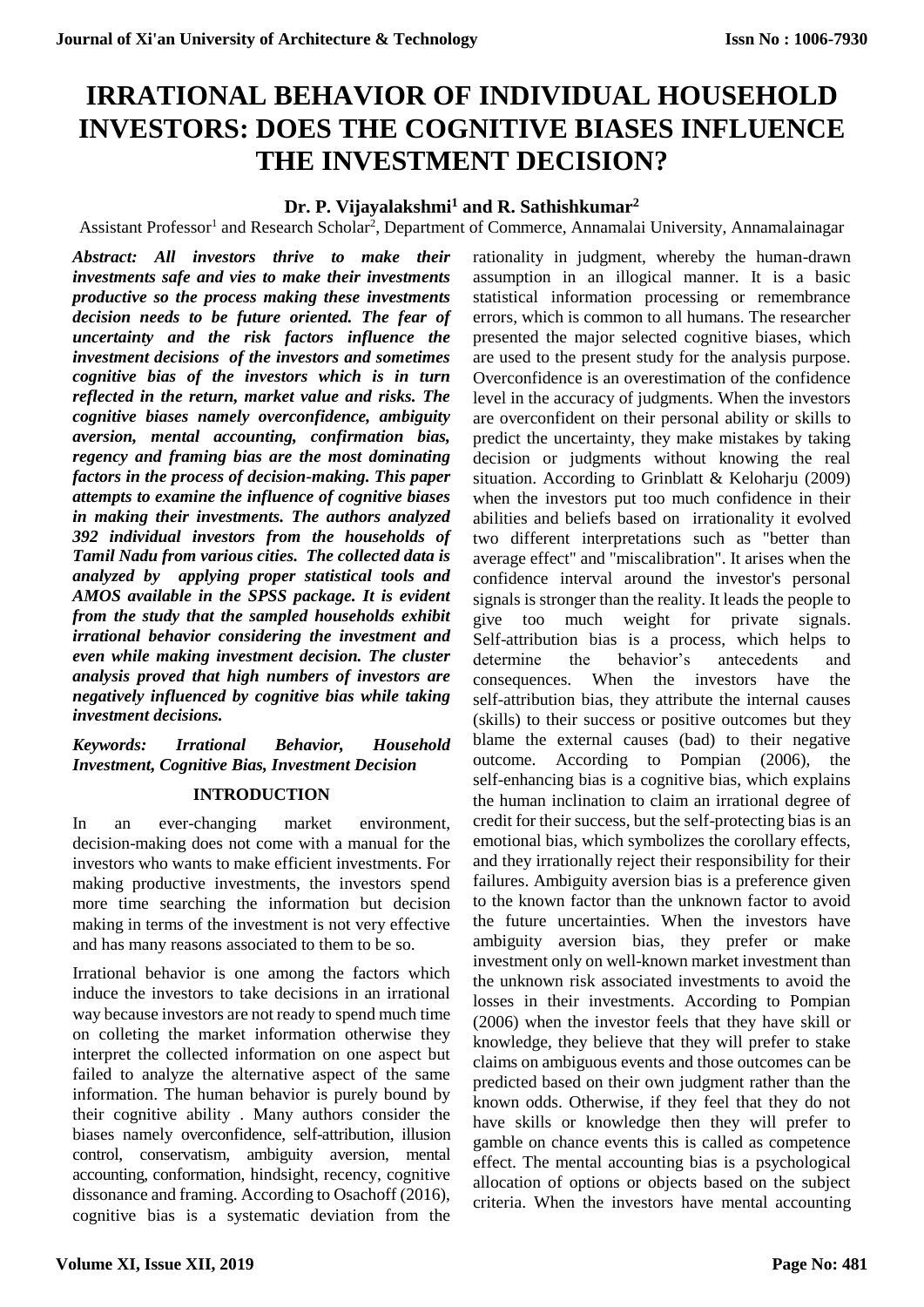bias, they tend to separate their money into various accounts based on the logical future requirements without considering their current requirements. According to Thaler, Tversky, Kahneman, & Schwartz (May 1997) it is a mind based activity in which people are engaged in the same and regular activities. The mental accounting determines the decision of framing and outcomes. People, who frame narrow decisions, tend to make the choices on a short-term basis and not adopt long-term policies. A person, who frames narrowly the past outcomes, will examine the gains and losses frequently. The confirmation bias is a way to search, interpret and recall the information and confirm their beliefs or assumptions, which already exists in their mind. When the investor has confirmation bias, they search or recall the information and confirm it with the market information to make investment decision. According to Jones and Sugden (2001) the confirmation bias is a predisposition in which individuals weigh the disconfirm evidence while interpreting vague information. Usually, individuals search the evidence, which supports their existing belief than the disconfirming evidence. Cognitive dissonance bias is a situation in which people have conflicts with their attitude and such attitudes produce mental discomfort or dissonance so they alter their attitude or behavior to reduce their discomfort. In the market, when the investor suffers losses on investment due to ups and downs in the market the investor feels fear. In order to avoid the fear of loss of investment, they may be selling the investment to avoid the losses. According to Pompian (2006), it is a mental conflict, which happens only when people experience with newly acquired information conflicting with the existing understandings. In psychology, the cognition represents the attitude, emotions, beliefs or values. The term cognitive dissonance represents a state of imbalance, which is occurring when the conflicting cognitions cross. Framing bias is a situation in which the brain makes decisions according to the information presented to them. When the positive frame is presented, people become risk takers but in the negative frame, people become risk averter. When the market information is positive to the investors, they take investment decisions even it has more risks but when the information is not in favor of them they do not take the risk even though the asset produced better return. According to Tversky and Kahneman (January 1981) people react differently to particular choices based on the way of the choice existing to them. People avoid taking risk at the time of the positive frame and seek risk at the time of the negative frame is presented. The framing bias cannot be avoided in the real life.

According to Osachoff (2016), cognitive bias is a systematic deviation from the rationality in judgment, whereby the human-drawn assumption in an illogical manner. It is a basic statistical information processing or remembrance errors, which is common to all humans. Many studies have proved that the investors behave irrationally towards the investment decision and the markets showed inefficiently. The study of Ozcan and Overby (2008) assessed the impact of US Mlti-frim Alliance announcement and stock market reaction. The study showed that the size of the firm and coverage of analyst have moderate relationship between the firm's diversity and its abnormal return. The study proved that attention, selection and subsequent changes in the announcement have produced the cognitive biases. Hence, the managers should take care of the information processing and disclose the information to the investors in the market. In the year 2012, Subash examined the influence of behavioral biases such as overconfidence, representativeness, anchoring, cognitive dissonance, regret aversion, gamblers' fallacy, mental accounting and hindsight on the decision. The study found that out of the total 93 respondents, 53 investors had suffered with the loss of 30% on investment due to behavioral biases. The young and experienced investors heavily suffered with these biases and the younger investors form the behavioral pattern of investments in the market. The gamblers' fallacy, anchoring and hindsight biases significantly affected the investment decision of the young investors than the experienced investors in the Indian stock market. Purohit, Satija and Saxena (2014) made an attempt to understand the behavior of individual investors in the Indian stock market. The study found that the investors who have educational background are ready to invest their money in the stock market. Hence, the literacy levels of the investors play a vital in the stock market investment. Based on the market movements, investors make subsequent changes in the investment even though they make investment decision in a rational manner. Therefore, investor combines their behavioral and cognitive biases while making investment decisions. Kulkarni (2015) examined emotions, cognitive errors and heuristics factors affecting the investment decisions. The study found that investor makes judgments based on approximation thumb rule, feelings and emotions which are major factors affecting the investment decision of the Indian investors regard to capital market. If the investors are in a good mood they will be more optimistic in evaluating investment. The study concluded that behavioral finance is an alternative solution to the difficulties faced by the investors in the market. Kungu (2016) assessed the effect of cognitive biases on investment decision. It found that the investment decision of the investor is not rational and it influenced by the behavioral factors. The anchoring bias affect the investment decision of investors, investors trade in NSE market because they took investment decisions based on the past performance of the respective stocks,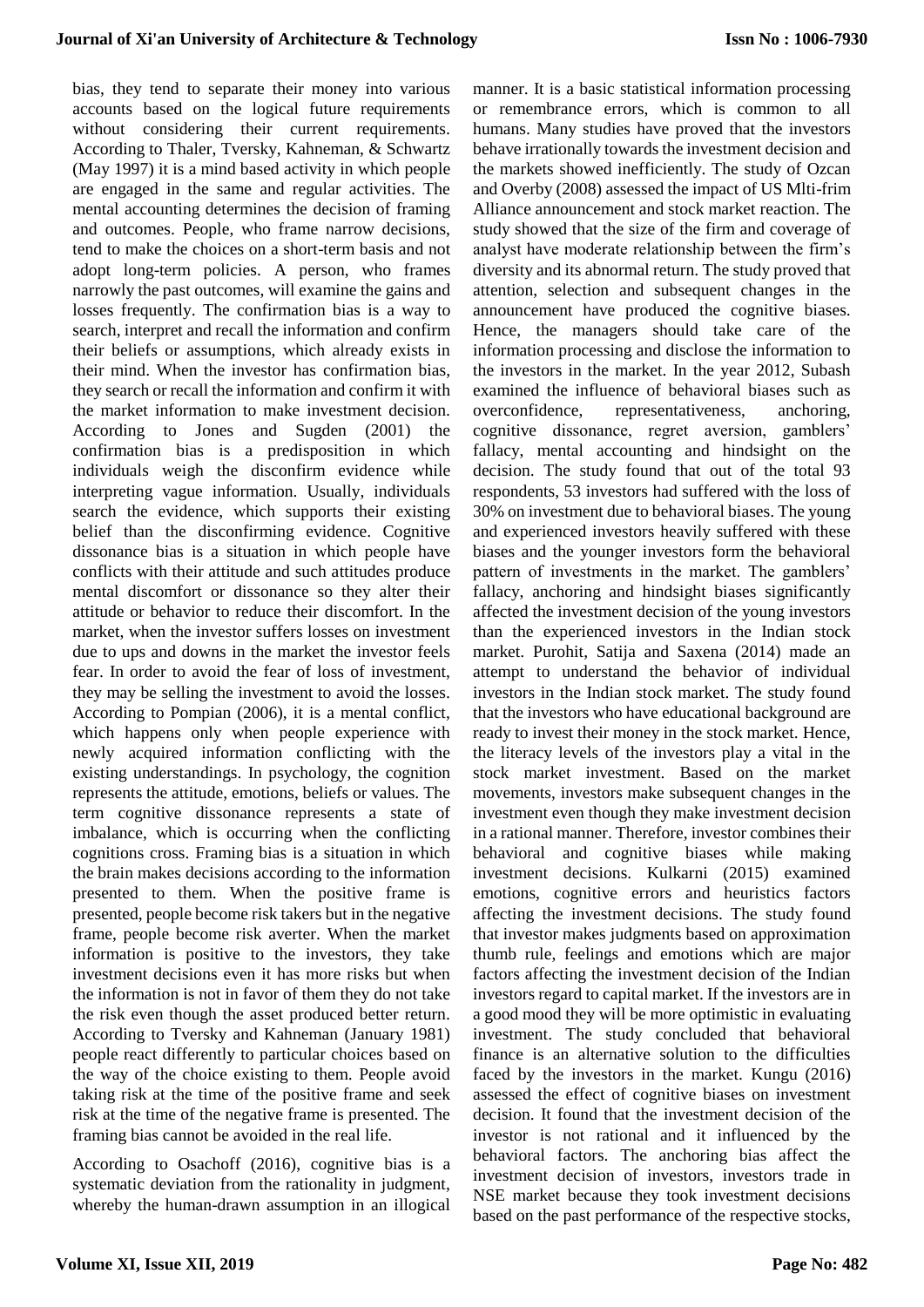further they are affected by excessive optimism bias because they use their own predicative skills to pick up the outperforming stocks in the market. Finally, the investors decision is also affected by the mental accounting bias because before investing in the NSE market, investor treats their investment portfolio separately and acquires market information based on the portfolio. Seppala (2009) examined the impact of hindsight, overconfidence and self-attribution bias on investment advisors and how these biases affect the investment advisors. Further, the author studied the thinking style and cognitive abilities of individuals on the disclosure to behavior biases. For that purpose, primary data were collected from financial professionals, university students and engineering company employees. The study found that financial professionals had low level overconfidence but were exposed to self-attribution bias, investment consultant had less exposed but they had hindsight bias and the individual thinking styles are explained by the behavioral biases of the investment advisors. Glaser and Weber (2007) analyzed the overconfidence of online broker investors in various dimensions and analyzed whether these overconfidence measures are significantly related with trading volume of individual investors. The paper found that investors trade more when they believe that they are above average in terms of past performances and investment skills but they did not have an average performance. The study proved that the investor's investment behavior is influenced by the irrational behavior in the form of cognitive, emotional and heuristics. The cognitive behavior is the most dominating factor for investors' investment decision so the paper focuses on the cognitive behavior of the investors on investment decision.

#### **METHODOLOGY**

The households are the target samples of this study. The researcher used the 'District Census Handbook' published by the Directorate of Census Operation Tamil Nadu for the year 2011 to find out the available area wise households in Tamil Nadu. For covering the entire Tamil Nadu, the areas were classified into Southern, Northern, Eastern and Central region. Out of the total number of households in Tamil Nadu, Chennai, Coimbatore, Tirunelveli and Tiruchirappalli stood first place in respective regions of Tamil Nadu by adopting Purposive Sampling. The present study is empirical and qualitative in nature. The researcher used both primary and secondary data. A close ended and well structured questionnaire is used as a tool to collect the data from the individual investors in the selected study areas. The researcher conducted pilot survey taking 80 respondents 20 from four selected places and the questionnaire is pre-tested with appropriate tools in order to assure the presence of all the variables necessary to conduct research and check whether any

unwanted questions were included or not. The main survey is carried by the researchers in the selected districts of Tamil Nadu. The total population of households for the top most places in four regions totally rose to 2,928,545. As per a Table developed by W.G.Cochran (1963) for determining sample size, 400 sample units were selected with 5 per cent precision at 95 per cent confidence level when the population is more than 1,00,000. Questionnaires were distributed among the households living in four selected areas 100 each by adopting Convenience Sampling method because researcher approached the stock broking houses, property agencies, family members, friends and relatives located at different locations of the study areas. Finally, while coding the questionnaire with the help of SPSS version 21, the researcher found that five questionnaires were found partly filled and seven questionnaires were found to be outliers hence, the researcher excluded 12 questionnaires and took 392 questionnaires for analysis.

#### **RELIABILITY TEST**

The internal reliability test has been used to measure the items holding together to measure the measurement model of the respective construct. Hence, the Cronbach's Alpha is to be conducted in SPSS in order to measure the internal reliability of the each and every items and constructs used in the measurement model. The higher alpha value (0.7) indicates that the reliability of the items is achieved.

|                                    | Tabit-T. Willability | 1 LJ L       |  |  |  |  |
|------------------------------------|----------------------|--------------|--|--|--|--|
| <b>Construct and</b>               | <b>Number</b>        | Cronbach's   |  |  |  |  |
| <b>Factors</b>                     | of Item              | <b>Alpha</b> |  |  |  |  |
| Cognitive                          | 73                   | 0.984        |  |  |  |  |
| <b>Behaviour</b>                   |                      |              |  |  |  |  |
| Overconfidence                     | 9                    | 0.990        |  |  |  |  |
| Self-attribution                   | 7                    | 0.986        |  |  |  |  |
| Illusion<br>οf                     | 5                    | 0.983        |  |  |  |  |
| Control                            |                      |              |  |  |  |  |
| Conservatism                       | 8                    | 0.986        |  |  |  |  |
| Ambiguity                          | 5                    | 0.980        |  |  |  |  |
| Aversion                           |                      |              |  |  |  |  |
| Mental                             | 6                    | 0.981        |  |  |  |  |
| Accounting                         |                      |              |  |  |  |  |
| Confirmation                       | 8                    | 0.985        |  |  |  |  |
| Hindsight                          | 7                    | 0.985        |  |  |  |  |
| Recency                            | 7                    | 0.982        |  |  |  |  |
| Cognitive                          | 5                    | 0.976        |  |  |  |  |
| Dissonance                         |                      |              |  |  |  |  |
| Framing                            | 6                    | 0.985        |  |  |  |  |
| Source: Computed from primary data |                      |              |  |  |  |  |

| <b>Table-1: Reliability Test</b> |
|----------------------------------|
|----------------------------------|

Source: Computed from primary data

#### **HYPOTHESES FRAMED**

To test the influence of irrationality among the household investors, the researcher framed the following hypotheses and tested them with the help of statistical tools.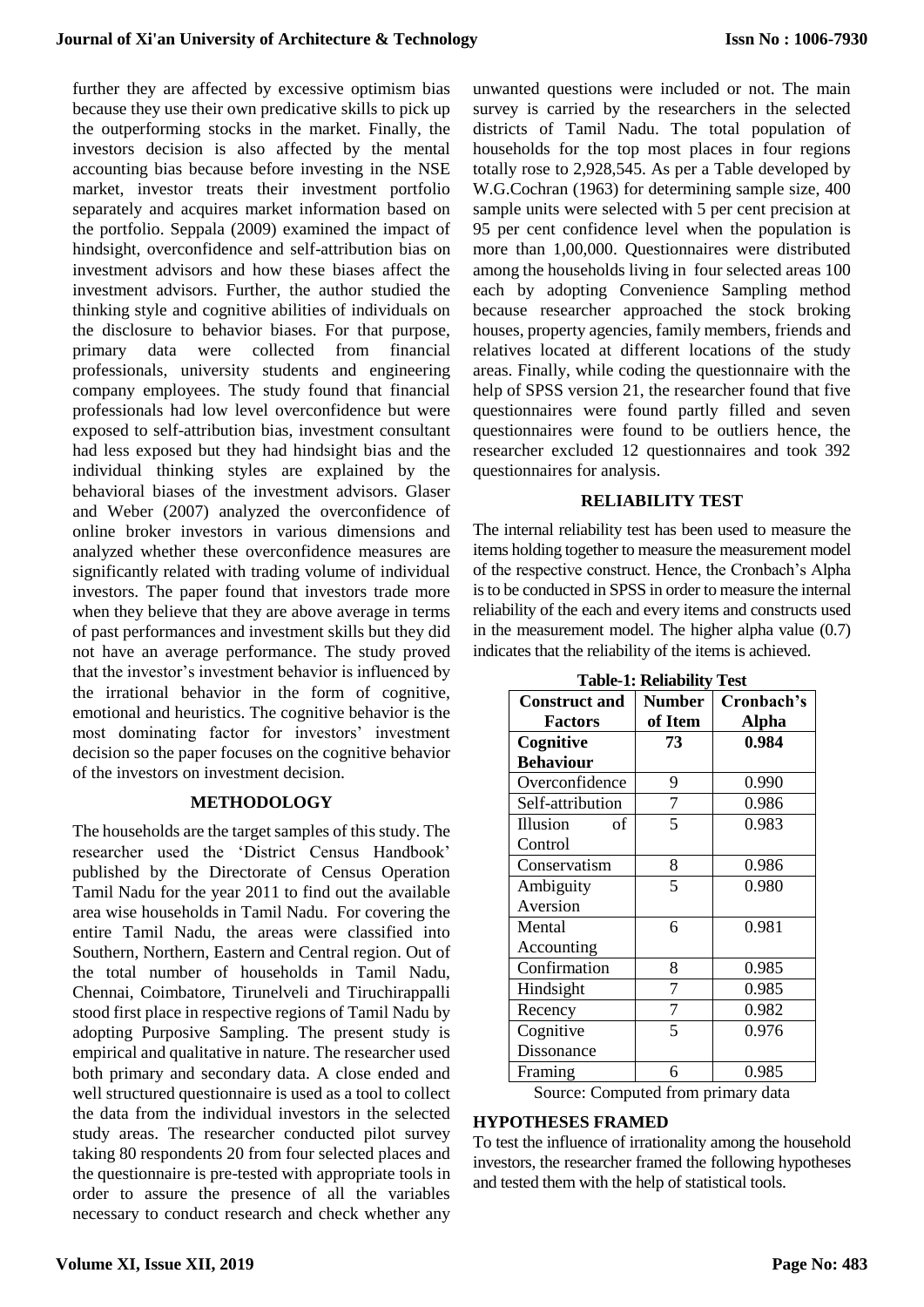**H01**: Covariance matrices of Investment pattern are equal across the cluster groups under Cognitive bias.

**H02**: Covariance matrices of Investment objectives are equal across the cluster groups under Cognitive bias.

**H03**: Levels of Cognitive bias do not have any influence on the investment pattern of the respondents.

**H04**: Levels of Cognitive bias do not have any influence on the investment objectives of the respondents.

#### **TOOLS FOR DATA ANALYSIS**

The Cronbach's Alpha is used to check the Reliability of items under factors and it is appraised using Cronbach's coefficient. Content validity of the questionnaire is checked by giving the questionnaire to the experts of the subjects. This test ensures that the measurements are reliable for further use. Exploratory Factor Analysis was used to group the variables coming under different factors. Confirmatory Factor Analysis was used to examine the grouped items under and between each constructs. Cluster analysis is used to classify the investors according to the level of bias selected for the study. Analysis of Variance (one way MANOVA) was applied to test the impact of behavioral biases on investment pattern and objectives. Chi-Square test is applied to assess the association between the socio-economic variables and investment pattern and objectives.

## **RESULT ANALYSIS AND DISCUSSION**

The levels of cognitive biases of the respondent investors are presented in the table 1.

|                            |                        | Table 2. Investors Opinion towards Cognitive Denavioral Diases<br><b>Cognitive Biases</b> |                                              |                      |                              |                                  |                       |                   |                 |                                 |                 |  |
|----------------------------|------------------------|-------------------------------------------------------------------------------------------|----------------------------------------------|----------------------|------------------------------|----------------------------------|-----------------------|-------------------|-----------------|---------------------------------|-----------------|--|
| <b>Investor Opinion</b>    | Overconfidence<br>Bias | Self-Attribution<br>Bias                                                                  | ontrol<br>Bias<br>$\mathfrak{b}$<br>Illusion | Conservatism<br>Bias | Bias<br>Ambiguity<br>version | ccounting<br>Bias<br>⋖<br>Mental | Confirmation<br>Bias  | Hindsight<br>Bias | Recency<br>Bias | Dissonance<br>Cognitive<br>Bias | Framing<br>Bias |  |
| <b>Strongly Disagree</b>   | 3                      |                                                                                           | 11                                           |                      |                              |                                  | -                     | 3                 |                 |                                 |                 |  |
| Disagree                   | 30                     | 24                                                                                        | 20                                           | 28                   | 17                           | 18                               | 23                    | 27                | 11              | 12                              | 24              |  |
| <b>Moderately Disagree</b> | 20                     | 13                                                                                        | 33                                           | 30                   | 21                           | $\overline{7}$                   | 14                    | 29                | 16              | 17                              | 20              |  |
| <b>Mildly Disagree</b>     | 30                     | 29                                                                                        | 29                                           | 25                   | 25                           | 19                               | 29                    | 33                | 38              | 31                              | 31              |  |
| Undecided                  | 33                     | 38                                                                                        | 33                                           | 64                   | 26                           | 31                               | 24                    | 46                | 43              | 56                              | 27              |  |
| Mildly Agree               | 43                     | 46                                                                                        | 44                                           | 22                   | 46                           | 49                               | 36                    | 77                | 39              | 59                              | 41              |  |
| Moderately Agree           | 57                     | 74                                                                                        | 70                                           | 63                   | 61                           | 75                               | 67                    | 93                | 62              | 66                              | 69              |  |
| Agree                      | 75                     | 72                                                                                        | 97                                           | 61                   | 81                           | 81                               | 93                    | 84                | 76              | 77                              | 74              |  |
| <b>Strongly Agree</b>      | 101                    | 96                                                                                        | 55                                           | 99                   | 115                          | 112                              | 106                   |                   | 107             | 73                              | 106             |  |
| <b>Total Investors</b>     | 392                    | 392<br>$\sim$                                                                             | 392                                          | 392<br>$\sim$        | 392<br>1 <sup>c</sup>        | 392                              | 392<br>1 <sup>1</sup> | 392               | 392             | 392                             | 392             |  |

|  | Table-2: Investors Opinion towards Cognitive Behavioral Biases |  |
|--|----------------------------------------------------------------|--|
|--|----------------------------------------------------------------|--|

Source: Computed from primary data.

It is enlightened from the table 2 that regarding the opinion of investors towards overconfidence bias statements, 83 investors are given their opinion as "from strongly disagree to mildly disagree" towards the overconfidence of investors on investment decision, 33 investors chose "neither agree nor disagree" about their opinion towards the statements but 276 investors gave the opinion "from mildly agree to moderately agree" to the overconfidence bias statements out of which 43 investors chose "mildly agree", 57 investors chose "moderately agree", 75 investors chose "agree" and 101 investors chose "strongly agree" to the statements.

Out of total 392 sampled investors, 66 investors chose the option "from mildly disagree to disagree", 38 investors are not sure about the statements of self-attribution bias but 288 investors opt "from mildly

agree to strongly agree", out of which 46 investors chose "mildly agree", 74 investors chose "moderately agree", 72 investors expressed "agree" and 96 investors have chosen "strongly agree" to the self-attribution bias statements. However, none of the investor conveyed their opinion as strongly disagree to any statements which reflect the self-attribution bias.

In the measurement of illusion control bias of investment decision, 93 investors chose the option "strongly disagree to mildly disagree" the statements, 33 investors are uncertain on the statements which reflect the illusion control bias but 266 investors have assigned positive opinion to these statements which is categorized from "mildly agree to strongly agree". Out of positive opinion investors, 44 investors "mildly agree", 70 investors "moderately agree", 97 investors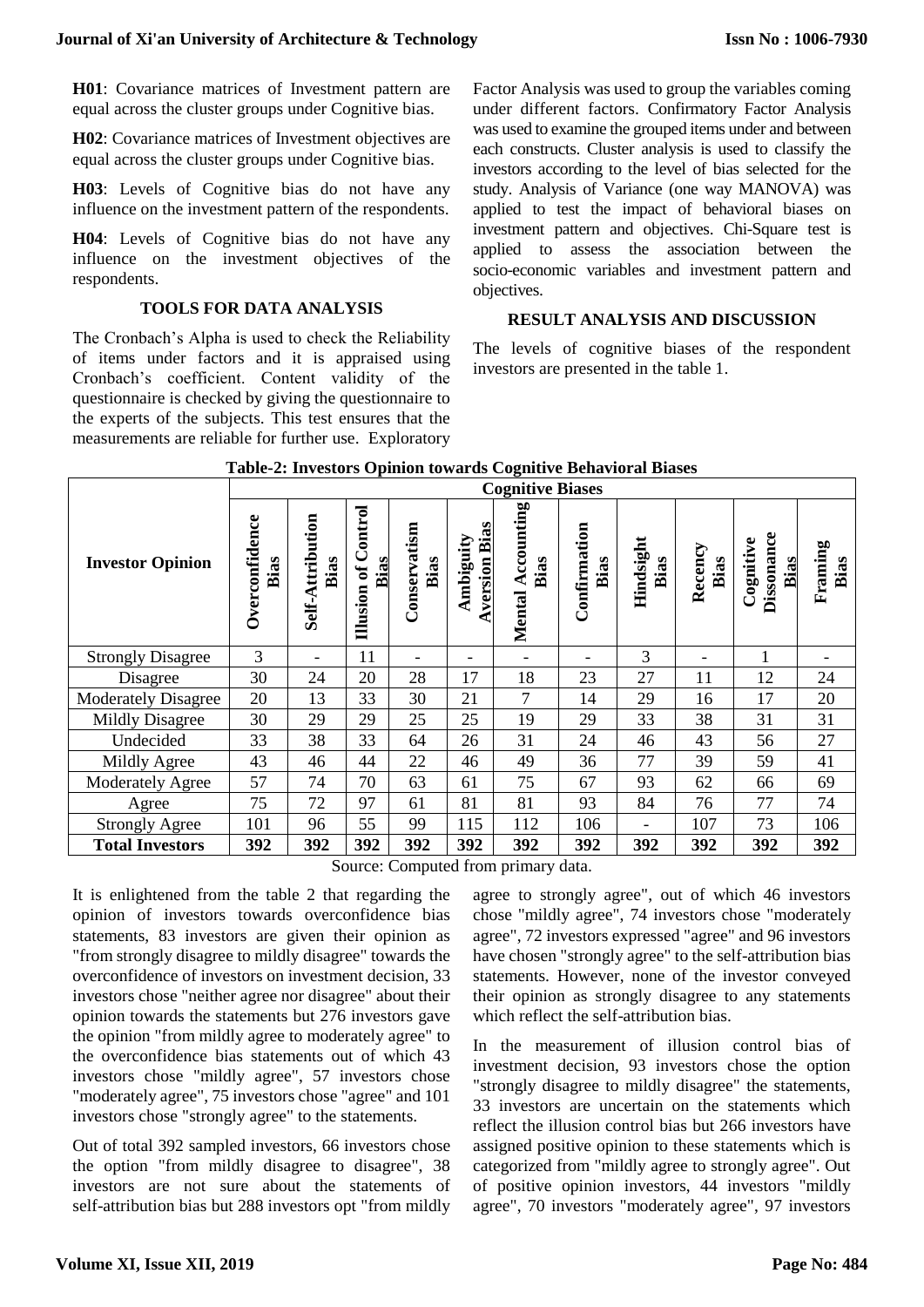"agree" and 55 investors has opinion that those are all "strongly agree" to the illusion control bias statements.

In the investors opinion towards conservatism bias statements, 83 investors conveyed their opinion from "disagree to mildly disagree", 64 investors chose "neither agree nor disagree" to these statements so they are neutral towards the conservatism bias statements but 245 investors opinion categorized from "mildly agreed to strongly agree" to the conservatism bias out of which 22 investors mildly agree, 63 investors moderately agree, 61 investors agree and 99 investors chose "strongly agree" to the statements which reflect the conservative bias on the investment decision. None of the investors chose "strongly disagree" opinion to any statements which reflects the conservatism bias on investment decision of the investors.

In the ambiguity aversion bias statements, 63 investors chose "mildly disagreed to disagree" of the statements which represented the ambiguity aversion bias but 26 investors chose "neither agree nor disagree" to the statements because these investors are neutral towards ambiguity aversion bias and 303 investors chose the opinion "strongly agree to mildly agree". Among the agreed investors, 75 investors chose "mildly agree", 70 investors chose "moderately agree", 97 investors chose "agree" and 62 investors have chosen "strongly agree" to the statements which reflect the ambiguity aversion bias on investment decision but none of the investors chose "strongly disagree" opinion to any statements which reflects the ambiguity aversion bias on investment decision of the investors.

44 investors chose "disagree" to the mental accounting bias statement and 31 investors are uncertain but 317 investors on mental accounting bias statement chose "mildly agree to strongly agree" to the statements out of which 49 investors chose "mildly agree", 75 investors "moderately agree", 81 investors chose "agree" and 112 investors chose "strongly agree" to mental accounting bias statements. It is interesting to note down that among the total investors, none of the investors chose "strongly disagree", which represents the mental accounting bias on investment decision, and majority of the investors are chose "agree" to the statements, which reflect the mental accounting bias.

In confirmation bias, 302 investors assigned positive sign to the confirmation bias statements out of which 36 investors chose "mildly agree", 67 investors chose "moderately agree", 93 investors chose "agree" and 106 investors chose "strongly agree" to the confirmation bias statements but 24 investors chose "neither agree nor disagree", which represent the conformation bias. Out of total 392 investors, 66 investors conveyed negative opinion on the confirmation bias statements which categorized from "disagree to mildly disagree" but none of the investors chose "strongly disagree" opinion.

Out of sample investors categorized in the scale in hindsight bias, 92 investors chose "strongly disagree to mildly disagree" and 46 investors "neither agree nor disagree". Out of 392 investors, 254 investors chose "agree" to the hindsight bias, which categorized from "mildly agree to agree" but none of the investors chose "strongly agree" to any statements of hindsight bias. Out of agreed investors 77 investors chose "mildly agree", 93 investors chose "moderately agreed", 84 investors chose "agree" among the statements.

Out of total sampled investors, 65 investors chose "disagree to mildly disagree" among the statements, 43 investors are uncertain about the statements on the Recency bias but 284 investors chose "agree" among the statements out of which 39 investors conveyed their opinion as "mildly agree", 62 investors chose "moderately agree", 76 investors expressed "agree" option and 107 investors chose "strongly agree" as their opinion on Recency bias statements but none of the investors have chosen "strongly disagree" to any statements which reflect the Recency bias.

In the cognitive dissonance bias on investment decision, 61 investors chose "disagree" which categorized from "mildly disagree to strongly disagree" among the statements, 56 investors chose "neither disagree nor agree" and 275 investors conveyed positive opinion to these statements out of which 59 investors chose "mildly agree", 66 investors chose "moderately agree", 77 investors chose "agree" to the cognitive dissonance bias statements and 73 investors chose "strongly agree" to the statements which reflect the cognitive dissonance bias of the investors on investment decision.

In framing bias, 290 investors have given positive opinion towards the statements, which describe the framing bias out of which 41 investors "mildly agree", 69 investors chose "moderately agree", 74 investors chose "agree" and 106 investors chose the "strongly agree" option to the framing bias statements, but 27 investors chose "neither agree nor disagree" to these statements, which represent the framing bias. Out of 392 investors, 75 investors chose "disagree" option to the statements but none of the investors have conveyed "strongly disagree" option to any statement which represented the framing bias on investment decision.

# **FACTORING OF COGNITIVE BEHAVIOUR**

The Factor analysis is performed to get number of items into reasonable factors. Before conducting the factor analysis, it is obligatory to conduct the two types of tests namely Kaiser-Meyer-Olkin (KMO) and Bartlett's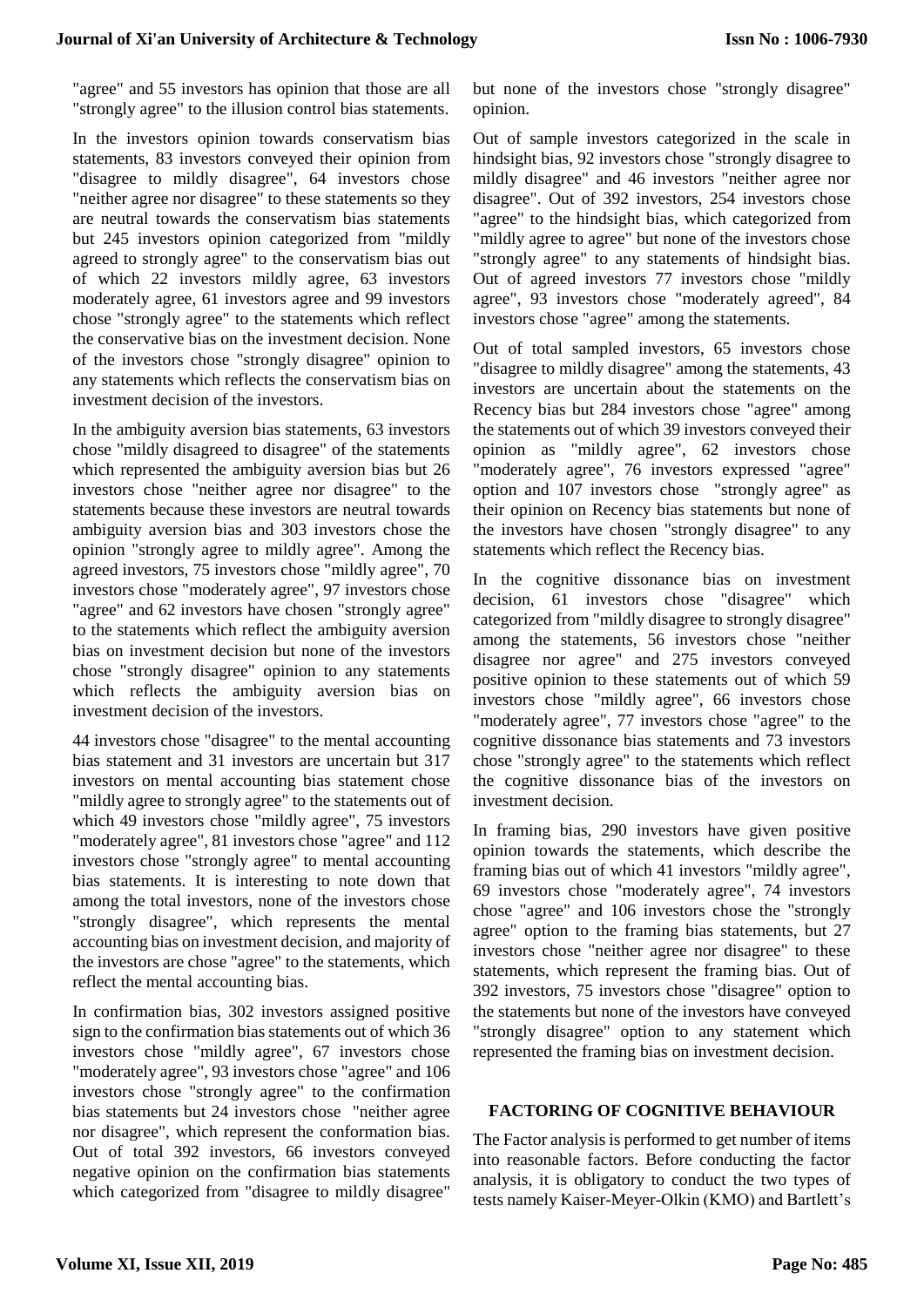Test of Sphericity. The KMO is used to measure the sampling adequacy of each variable in the cognitive measurement model and the statistics is measured. The proportion of variance among the observed variables that might be caused by some common factors. The higher value of KMO indicates that the sampling is adequate to conduct factor analysis of cognitive behavior. The Bartlett's Test of Sphericity test is the hypothesis that the correlation matrix is identity matrix, which means the variables are unrelated and it is unsuitable for structure detection. The Kaiser-Meyer-Olkin and Bartlett test results were presented in the table 3.

| Table-3: Results of KMO and Bartlett's Test |  |
|---------------------------------------------|--|
|                                             |  |

| <b>Particulars</b>                               | <b>Test Values</b> |           |
|--------------------------------------------------|--------------------|-----------|
| Kaiser-Meyer-Olkin Measure of Sampling Adequacy. | .976               |           |
|                                                  | Approx. Chi-Square | 51254.348 |
| <b>Bartlett's Test of Sphericity</b>             | Df                 | 2628      |
|                                                  | Sig.               | 0.000     |

Source: Computed from primary data.

The Kaiser-Meyer-Olkin test value 0.976 is sufficiently high and the sample data is appropriate to use factor analysis to reach a meaningful conclusion that the selected items explain the 90.711 per cent of common variance of the underlying factors. The Bartlett's test of Sphericity shows the chi-square value of 51254.348 at 99 percent significant level because the significant value (p-value) is less than 0.001. Therefore, the items are fit for factor analysis and the selected items form the constructs/factors.

cognitive behavior on investment decision of individual investors and the Promax rotation were adopted to allow the factors to correlate in the pattern matrix because the Promax rotation can be calculated more faster than the other methods namely Direct Oblimin rotation and also it is useful for very large data set. The Eigen value is one or more than one is considered as the new factor and it should be used for further analysis. Eleven factors are extracted from the original 73 items of cognitive behavior of the investors and the detail results are presented in the table 4.

The Maximum-Likelihood method is adopted to extract the factors from the selected variables under the

|                |        | <b>Initial Eigen Values</b> |                     | <b>Extraction Sums of Squared Loadings</b> |                    |              |  |  |  |  |
|----------------|--------|-----------------------------|---------------------|--------------------------------------------|--------------------|--------------|--|--|--|--|
| <b>Factor</b>  | Total  | $%$ of<br>Variance          | Cumulative %        | Total                                      | $%$ of<br>Variance | Cumulative % |  |  |  |  |
|                | 34.425 | 47.157                      | 47.157              | 34.332                                     | 47.030             | 47.030       |  |  |  |  |
| $\overline{2}$ | 7.737  | 10.598                      | 57.755              | 7.645                                      | 10.472             | 57.502       |  |  |  |  |
| 3              | 4.204  | 5.759                       | 63.513              | 4.111                                      | 5.631              | 63.133       |  |  |  |  |
| 4              | 3.672  | 5.030                       | 68.543              | 3.579                                      | 4.903              | 68.036       |  |  |  |  |
| 5              | 3.134  | 4.294                       | 72.837              | 3.038                                      | 4.162              | 72.198       |  |  |  |  |
| 6              | 2.951  | 4.043                       | 76.880              | 2.861                                      | 3.919              | 76.117       |  |  |  |  |
| 7              | 2.669  | 3.656                       | 80.536              | 2.577                                      | 3.530              | 79.646       |  |  |  |  |
| 8              | 2.453  | 3.361                       | 83.897              | 2.361                                      | 3.234              | 82.881       |  |  |  |  |
| 9              | 2.230  | 3.055                       | 86.952              | 2.142                                      | 2.934              | 85.815       |  |  |  |  |
| 10             | 1.977  | 2.708                       | 89.661              | 1.881                                      | 2.577              | 88.392       |  |  |  |  |
| 11             | 1.788  | 2.449                       | 92.110              | 1.692                                      | 2.318              | 90.711       |  |  |  |  |
|                |        | $\sim$                      | $\sim$<br>$\sim$ 10 | $\mathbf{1}$                               |                    |              |  |  |  |  |

**Table-4: Total Variance Explained for Cognitive Behaviour**

Source: Computed from primary data.

Table 4 explained that the factor one has the value of 34.425 as Eigen value and explains the 47.030 per cent of variance among the total variance. The second factor carries the Eigen value of 7.737 and it explains 10.472 per cent of total variance, the third factor has 4.672 as an Eigen value and it explains 5.631 per cent of variance, the fourth factor has the Eigen value of 3.367 and explains the 4.903 per cent of variance, The fifth factor carried the Eigen value of 3.134 and explains 4.903 per cent variance, the sixth patterned factor has the Eigen value of 2.951 and it explains 3.919 per cent of variance. The seventh patterned factor has the Eigen value of 2.669 which explains 3.530 per cent of variance, the eighth factor has carried the Eigen value of 2.453 and explains 3.234 per cent of variance, the ninth factor has Eigen value of 2.230 and explains 2.934 per cent of variance, the tenth factor explain the variance of 2.577 and has the Eigen value of 1.977 and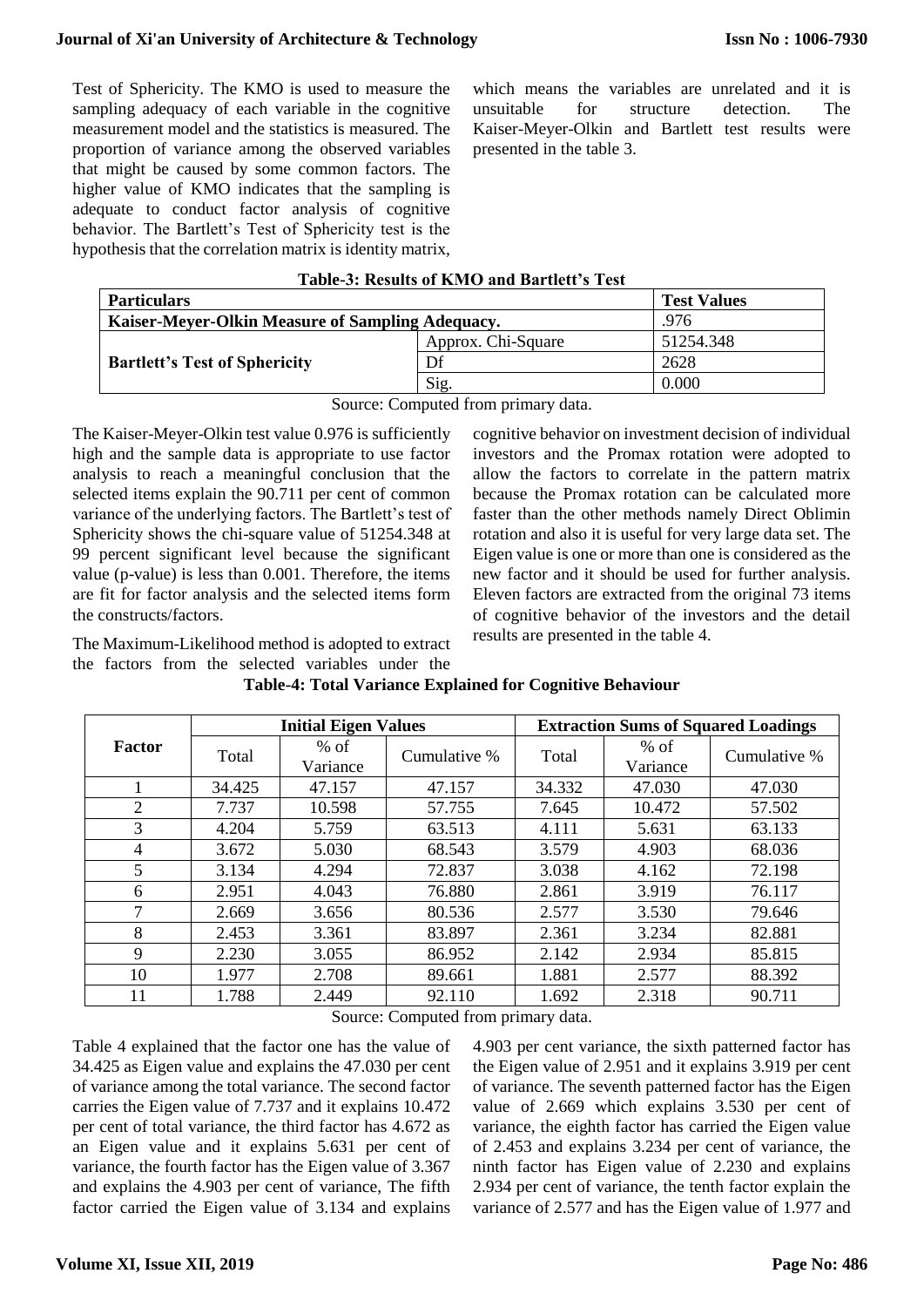the eleventh factor has the Eigen value of 1.788 and explains 2.318 per cent variance. Altogether, the eleven factors explained variance of 90.711 percent of variance and the reaming 9.289 per cent of variance is

explained by the other factors. The extracted items under each factor along with the factor loading values are shown in the table 5.

| Cognitive<br><b>Behavioral</b>                                                                                                                                                                                                          |              |                |   |   |   | Factor |   |   |   |    |    |
|-----------------------------------------------------------------------------------------------------------------------------------------------------------------------------------------------------------------------------------------|--------------|----------------|---|---|---|--------|---|---|---|----|----|
| <b>Items</b>                                                                                                                                                                                                                            | $\mathbf{1}$ | $\overline{2}$ | 3 | 4 | 5 | 6      | 7 | 8 | 9 | 10 | 11 |
| My investment decision is<br>based on private information<br>rather<br>than<br>publicly<br>available information in the<br>market.                                                                                                      | 0.963        |                |   |   |   |        |   |   |   |    |    |
| My investment option is<br>always better than others are                                                                                                                                                                                |              |                |   |   |   |        |   |   |   |    |    |
| while choosing investments<br>from financial & physical<br>assets.                                                                                                                                                                      | 0.958        |                |   |   |   |        |   |   |   |    |    |
| I have more confidence in<br>my analytical skills so I can<br>select<br>better<br>investment<br>avenues in the market.                                                                                                                  | 0.953        |                |   |   |   |        |   |   |   |    |    |
| Even though the market has<br>an unfavorable condition,<br>my investment will never<br>give losses to me because of<br>confidence<br>in<br>my<br>my<br>investment skills.                                                               | 0.951        |                |   |   |   |        |   |   |   |    |    |
| If the previous investments<br>the<br>extraordinary<br>gave<br>return, I will invest in the<br>investment<br>same<br>avenue<br>considering<br>without<br>any<br>negative financial matters<br>relating<br>previous<br>to<br>investment. | 0.941        |                |   |   |   |        |   |   |   |    |    |
| Suppose, if I received more<br>profit<br>in<br>$\mathbf{a}$<br>particular<br>investment in the market, I<br>will involve frequent trading<br>without considering the risk<br>factors associated with the<br>investment.                 | 0.949        |                |   |   |   |        |   |   |   |    |    |
| My judgment about the<br>investment is always correct<br>so I have confidence that I<br>will pickup outperforming<br>assets in the market.                                                                                              | 0.955        |                |   |   |   |        |   |   |   |    |    |
| My investment awareness<br>level is always better than<br>others are, hence I can<br>involve in the more trading<br>to get some extra return on<br>the investments.                                                                     | 0.951        |                |   |   |   |        |   |   |   |    |    |
| I have much confidence in<br>my experience in the field of<br>investment, so I can predict                                                                                                                                              | 0.938        |                |   |   |   |        |   |   |   |    |    |

**Table-5: Pattern Matrix of Cognitive Behaviour**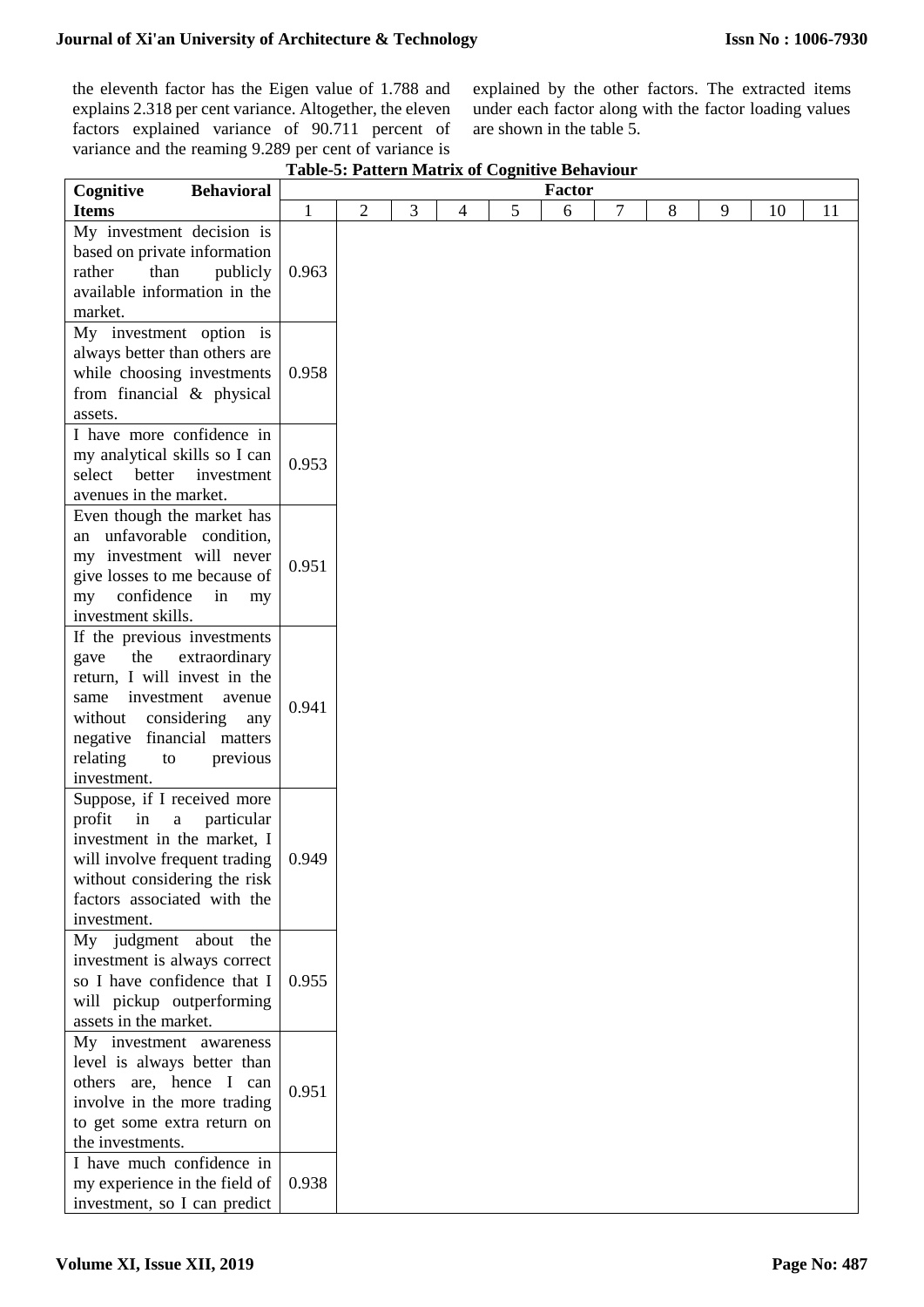| the market events and my                     |       |     |  |
|----------------------------------------------|-------|-----|--|
| investments' outcome.                        |       |     |  |
| If I heard any news about a particular       |       |     |  |
| asset, which gives more return in the        |       |     |  |
| short-term basis, I will search              | 0.954 |     |  |
| information in the market, which is          |       |     |  |
| supporting my heard news to make             |       |     |  |
| investment in the particular assets.         |       |     |  |
| Before making investment decision, I         |       |     |  |
| will search the market information,          |       |     |  |
| which<br>is<br>supporting<br>my              | 0.903 |     |  |
| guess/thought about a particular             |       |     |  |
| investment in the market.                    |       |     |  |
| If I heard any negative information          |       |     |  |
| about my investments in the market, I        |       |     |  |
| will search the positive information,        |       |     |  |
| which is support, my ideas in the            | 0.952 |     |  |
| market to make subsequent changes            |       |     |  |
| in my investment.                            |       |     |  |
| Sometimes my investment decision             |       |     |  |
| will be based on the investment              |       |     |  |
| information, which supports my               | 0.966 |     |  |
| ideas in the market.                         |       |     |  |
| When I think an asset will not able to       |       |     |  |
|                                              |       |     |  |
| produce good return in the near              | 0.949 |     |  |
| future, I will confirm the assets            |       |     |  |
| performance in the market before             |       |     |  |
| making the decision.                         |       |     |  |
| When I think that a particular               |       |     |  |
| investment will grow and give                |       |     |  |
| extraordinary return in the market, I        | 0.931 |     |  |
| will evaluate asset's returns in the         |       |     |  |
| past years before making investment          |       |     |  |
| decision.                                    |       |     |  |
| I never consider the contradicting           |       |     |  |
| information in the market while              | 0.956 |     |  |
| making investment decision.                  |       |     |  |
| If any information is not support my         |       |     |  |
| thoughts/ideas, I will search yet            | 0.905 |     |  |
| information, which support<br>my             |       |     |  |
| thoughts.                                    |       |     |  |
| After determining a particular investment is |       |     |  |
| good among the other investments in the      |       | 0.9 |  |
| market, I will never change my investment    |       | 25  |  |
| option even though I heard any bad news      |       |     |  |
| about it.                                    |       |     |  |
| I would like to follow the traditional style |       |     |  |
| (without changing the investment pattern) of |       | 0.9 |  |
| investment pattern rather than the new       |       | 47  |  |
| pattern in my investment decision.           |       |     |  |
| I never considered the new information,      |       | 0.9 |  |
| which contradicts my traditional thoughts or |       | 20  |  |
| beliefs in my investment decision.           |       |     |  |
| I will keep previous information rather than |       | 0.9 |  |
| acting on the updated information in the     |       | 71  |  |
| investment decision.                         |       |     |  |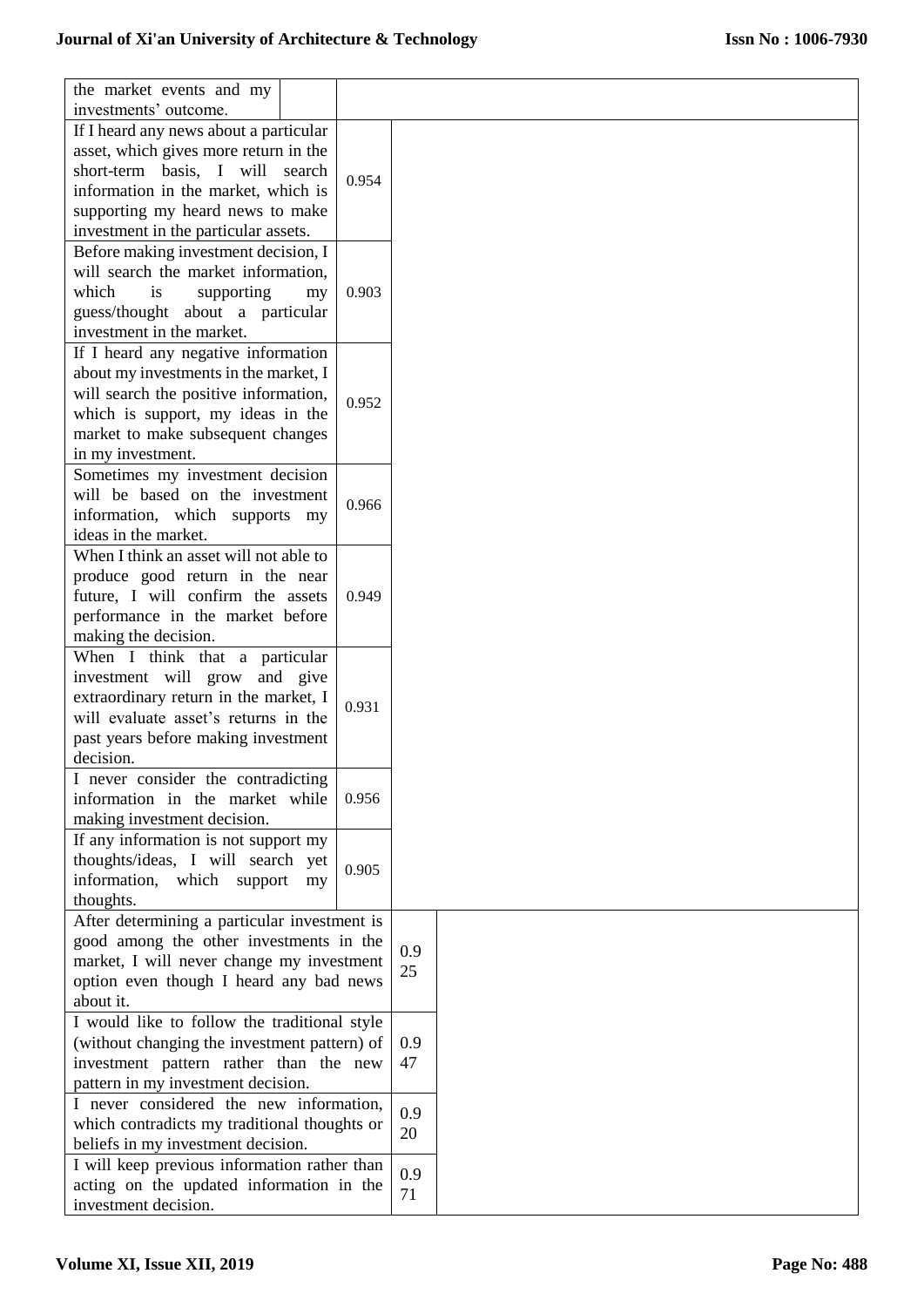| I followed the same style and pattern of                                                                |                  |                  |           |  |  |
|---------------------------------------------------------------------------------------------------------|------------------|------------------|-----------|--|--|
| 0.9<br>investment in the market since my investment                                                     |                  |                  |           |  |  |
| 18<br>habit started in my life.                                                                         |                  |                  |           |  |  |
| I never change my regular investment pattern                                                            |                  |                  |           |  |  |
| 0.9<br>even though I heard any negative information                                                     |                  |                  |           |  |  |
| 41<br>about the investment.                                                                             |                  |                  |           |  |  |
| The new information comes from the market                                                               |                  |                  |           |  |  |
| 0.9<br>may be false so I will not update that                                                           |                  |                  |           |  |  |
| 21<br>information in my investment decision.                                                            |                  |                  |           |  |  |
| I am a conservative in nature so I would not                                                            |                  |                  |           |  |  |
| 0.9<br>like to follow the new ethics of my                                                              |                  |                  |           |  |  |
| 50<br>investment decision.                                                                              |                  |                  |           |  |  |
| My investment success depends on my skills                                                              |                  |                  |           |  |  |
| because I have great talent to evaluate the features                                                    | 0.96             |                  |           |  |  |
| of investments.                                                                                         | $\theta$         |                  |           |  |  |
| My return on portfolio increased because I used my                                                      | 0.94             |                  |           |  |  |
| skills while constructing the portfolio in the market.                                                  | 5                |                  |           |  |  |
| If I got investment success from the market, I will                                                     |                  |                  |           |  |  |
| share my investment experience with my friends                                                          | 0.95             |                  |           |  |  |
| and relatives.                                                                                          | 7                |                  |           |  |  |
| I will not share the failures of my investments with                                                    | 0.93             |                  |           |  |  |
| anyone in the market because of my prestige.                                                            | 4                |                  |           |  |  |
| I can construct the better portfolio and earn more                                                      |                  |                  |           |  |  |
| profit on the investment because I am the best                                                          | 0.92             |                  |           |  |  |
|                                                                                                         | 2                |                  |           |  |  |
| investor among other investors in the market.                                                           | 0.93             |                  |           |  |  |
| Due to my bad luck, sometimes I suffered from bad                                                       | $\boldsymbol{0}$ |                  |           |  |  |
| return on investments in the market.<br>I never take investment decision based on the ideas             |                  |                  |           |  |  |
|                                                                                                         | 0.93             |                  |           |  |  |
| of others in the market because I have better                                                           | 5                |                  |           |  |  |
| analytical skills.                                                                                      |                  |                  |           |  |  |
| My investment decision is based on the most recent events                                               |                  | 0.95             |           |  |  |
| rather than the oldest events in the market.                                                            |                  | 3                |           |  |  |
| I will invest in a particular asset based on recent recallable                                          |                  | 0.97             |           |  |  |
| events in the market.                                                                                   |                  | $\boldsymbol{0}$ |           |  |  |
| I make the investment decision based on the recent records                                              |                  | 0.94             |           |  |  |
| and news published by the investors' track managers.                                                    |                  | 3                |           |  |  |
| Sometimes my investment decision is based on the                                                        |                  | 0.93             |           |  |  |
| monthly/weekly reports and assets trend in the market.                                                  |                  | 8                |           |  |  |
| I will invest the hot investment avenues recently available in                                          |                  | 0.91             |           |  |  |
| the market.                                                                                             |                  | 7                |           |  |  |
| When the price of a particular asset goes up in the market, I                                           |                  | 0.89             |           |  |  |
| will invest in such assets because I believe that the price of                                          |                  | 6                |           |  |  |
| such an asset will go up further.                                                                       |                  |                  |           |  |  |
| When the price of a particular asset shows a continuously                                               |                  |                  |           |  |  |
| decreasing trend in the market I never invest in such assets                                            |                  | 0.91             |           |  |  |
| because I believe that the price of such an asset further will                                          |                  | 8                |           |  |  |
| decrease.                                                                                               |                  |                  |           |  |  |
| After getting some success in the investment decision, I think that I                                   |                  | 0.91             |           |  |  |
| can predict better investment in the market.                                                            | 5                |                  |           |  |  |
| After getting higher return on my investment, I hope that I can                                         | 0.90             |                  |           |  |  |
| predict the accurate outcome of my investment in the market.                                            | 3                |                  |           |  |  |
| If I won the investment market occasionally, I will believe that I can                                  |                  |                  | 0.97      |  |  |
| foresee everything better than others can and I know everything                                         |                  |                  |           |  |  |
|                                                                                                         |                  |                  | 9         |  |  |
| about the market.                                                                                       |                  |                  |           |  |  |
| I hope that I had the ability to predict the market events because the<br>market events are repeatable. |                  |                  | 0.92<br>5 |  |  |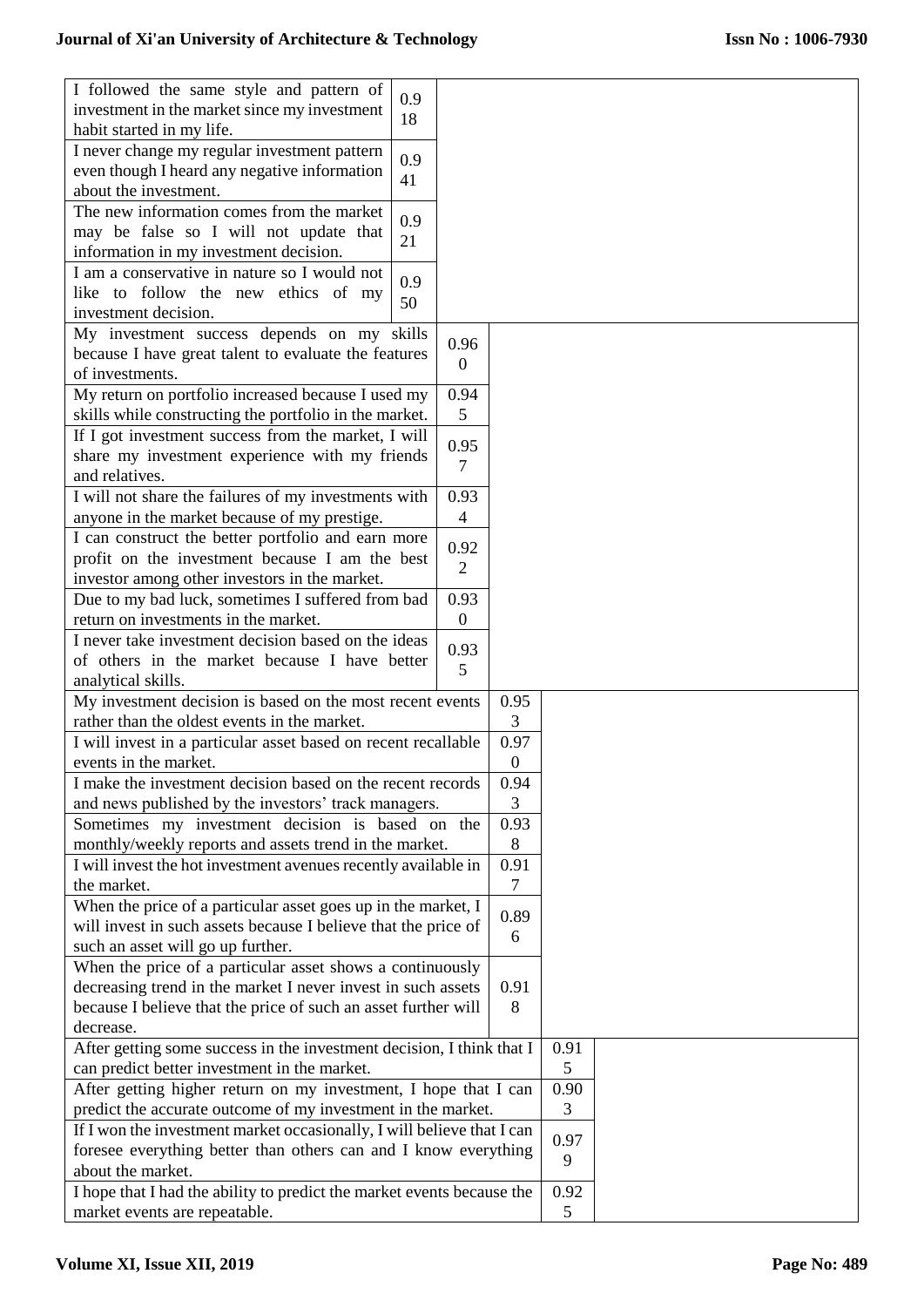| I will invest in some assets in the market because I know the                                              | 0.98             |              |                          |                  |      |      |  |
|------------------------------------------------------------------------------------------------------------|------------------|--------------|--------------------------|------------------|------|------|--|
| particular assets will grow faster than among other assets in the                                          | $\boldsymbol{0}$ |              |                          |                  |      |      |  |
| market.                                                                                                    |                  |              |                          |                  |      |      |  |
| I never invest in some investment areas because I hope that these                                          | 0.94             |              |                          |                  |      |      |  |
| investment areas will not grow.                                                                            | $\overline{4}$   |              |                          |                  |      |      |  |
| I know very well about the market. Therefore, I can estimate the                                           | 0.93             |              |                          |                  |      |      |  |
| outcome of my assets in the market.                                                                        | $\overline{2}$   |              |                          |                  |      |      |  |
| When I think that a particular asset will give the loss in the market then I                               |                  | 0.94         |                          |                  |      |      |  |
| will not make the investment.                                                                              |                  | 3            |                          |                  |      |      |  |
| When a particular investment produces the good return in the past years, I                                 |                  | 0.92         |                          |                  |      |      |  |
| will invest because I believe that it will produce a good return in future also.                           |                  | 8            |                          |                  |      |      |  |
| When I realized losses in the investment in the past, I will never invest gain                             |                  | 0.95         |                          |                  |      |      |  |
| because of I not ready to suffer from losses again.                                                        |                  | $\mathbf{1}$ |                          |                  |      |      |  |
| My investment decision is based on the market situation. When I think the                                  |                  | 0.94         |                          |                  |      |      |  |
| market environment is a favor to me, I will invest in the risky asset.                                     |                  | 9            |                          |                  |      |      |  |
| When the market situation is not favoring my investment decision, I will                                   |                  | 0.97         |                          |                  |      |      |  |
| not make the investment even though the asset is safe in the market.                                       |                  | 3            |                          |                  |      |      |  |
| When the asset fulfils one or two aspects of my needs, I will invest without                               |                  | 0.96         |                          |                  |      |      |  |
| considering the other aspects of my needs.                                                                 |                  | 8            |                          |                  |      |      |  |
| I will invest money in the assets as per my schedule and I will not divert my planned                      |                  |              | 0.94                     |                  |      |      |  |
| money to yet another investment purpose at any occasions.                                                  |                  |              | $\overline{\mathcal{A}}$ |                  |      |      |  |
| My investment decision always has some logical reasons otherwise; I will not go                            |                  |              | 0.91                     |                  |      |      |  |
| for investment in the market.                                                                              |                  |              | 6                        |                  |      |      |  |
| Usually, I segregate my entire savings into different investments to meet my future                        |                  |              | 0.96                     |                  |      |      |  |
| planned requirements.                                                                                      |                  |              | 3                        |                  |      |      |  |
| Normally in the market, I will invest huge amount of money in safe assets and less                         |                  |              | 0.92                     |                  |      |      |  |
|                                                                                                            |                  |              |                          |                  |      |      |  |
| amount of money in risky assets.                                                                           |                  |              | 1                        |                  |      |      |  |
| If I wish to earn more and highest return on my investment, I will go for investment                       |                  |              | 0.91                     |                  |      |      |  |
| 6<br>in emerging market instruments.                                                                       |                  |              |                          |                  |      |      |  |
| If I which to safeguard my investment amount in the market, I will go for                                  |                  |              | 0.92                     |                  |      |      |  |
| investment in the safest investment instruments like insurance, post office, bank                          |                  |              | 6                        |                  |      |      |  |
| deposit, etc.,                                                                                             |                  |              |                          |                  |      |      |  |
| I would not like to invest unknown or unfamiliar assets to me in the market.                               |                  |              |                          | 0.98             |      |      |  |
|                                                                                                            |                  |              |                          | 1                |      |      |  |
| I will not invest my money in any assets, which are beyond my investment knowledge.                        |                  |              |                          | 0.93             |      |      |  |
|                                                                                                            |                  |              |                          | 9                |      |      |  |
| If I have good proficiency in a particular investment arena, I will make 100% investment on                |                  |              |                          | 0.93             |      |      |  |
| such assets.                                                                                               |                  |              |                          | $\boldsymbol{0}$ |      |      |  |
| I always prefer to make an investment on known risky assets rather than unknown risky                      |                  |              |                          | 0.95             |      |      |  |
| assets in the market.                                                                                      |                  |              |                          | $\boldsymbol{0}$ |      |      |  |
| "Known Devil is better than Unknown Angel" is the best proverb in my investment life so<br>0.91            |                  |              |                          |                  |      |      |  |
| I follow this proverb in my investment decision.                                                           |                  |              |                          | 3                |      |      |  |
| I hope that my investment can earn the extra return even though market faced higher fluctuations.          |                  |              |                          |                  | 0.97 |      |  |
|                                                                                                            |                  |              |                          |                  | 5    |      |  |
| I can predict the future outcome of my investments through my investment skills.                           |                  |              |                          |                  | 0.90 |      |  |
| 6                                                                                                          |                  |              |                          |                  |      |      |  |
| My investment's return will be more than the actual market return because I have proofed myself<br>0.95    |                  |              |                          |                  |      |      |  |
| in constructing efficient portfolio at many times.<br>4                                                    |                  |              |                          |                  |      |      |  |
| 0.93<br>I believe that I can influence my investment performance in the market to some extent.             |                  |              |                          |                  |      |      |  |
| 5                                                                                                          |                  |              |                          |                  |      |      |  |
| 0.96<br>I can predict the future of new assets launched in the market recently.                            |                  |              |                          |                  |      |      |  |
|                                                                                                            |                  |              |                          |                  | 3    |      |  |
| Sometime I will involve in the investment activity to avoid my mental pain associated with the investment. |                  |              |                          |                  |      | 0.93 |  |
|                                                                                                            |                  |              |                          |                  |      | 3    |  |
| To avoid my mental discomfort, I will not evaluate my investment performance at the time of huge           |                  |              |                          |                  |      | 0.93 |  |
| fluctuation in the market.                                                                                 |                  |              |                          |                  |      | 7    |  |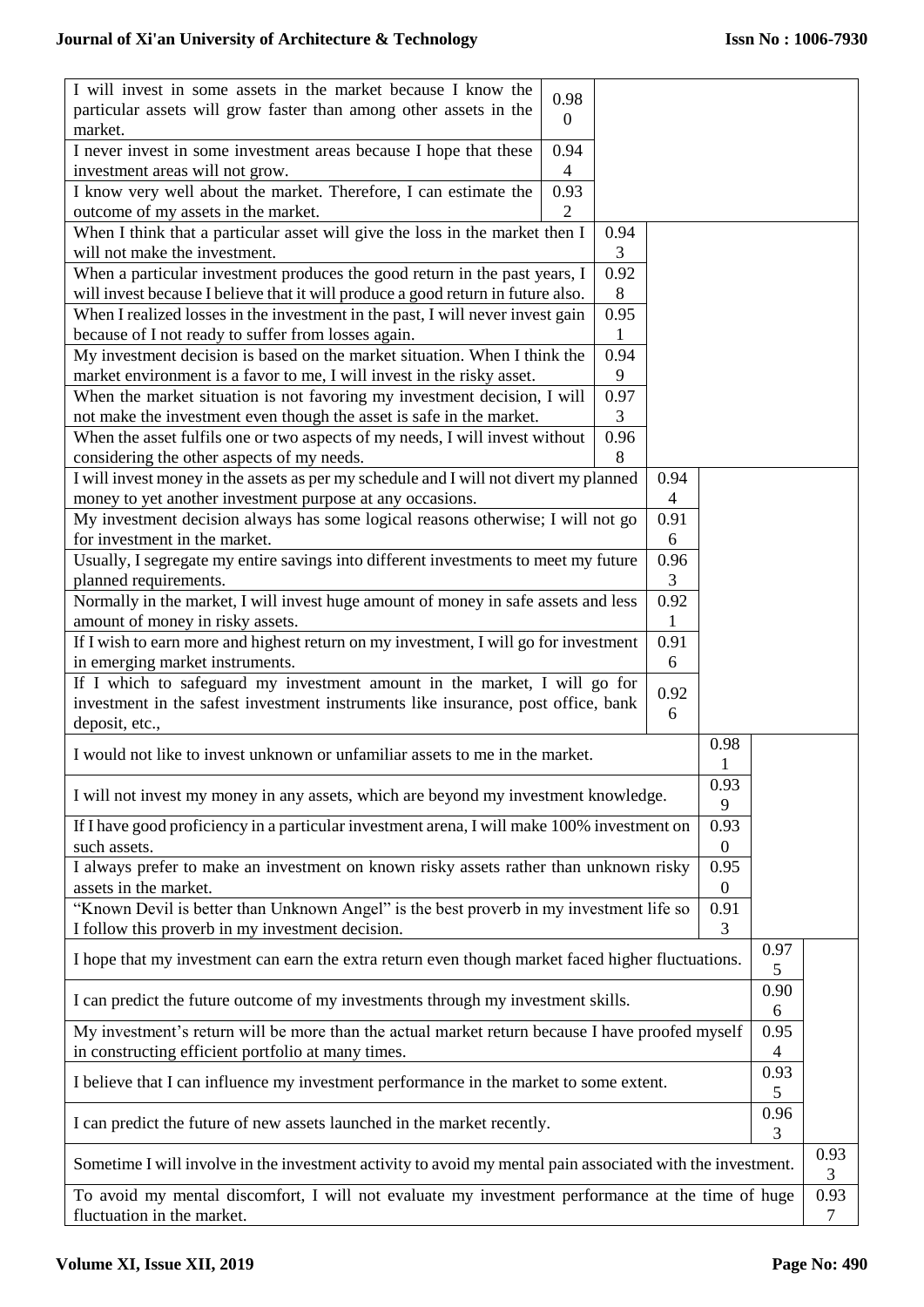| I will not make the investment decision, when the market information inconsistent with my belief.                 | 0.93 |
|-------------------------------------------------------------------------------------------------------------------|------|
| To avoid tension on investment decision, I never consider new information, which is not supporting my<br>beliefs. | 0.91 |
| I feel mental distress, when I obtained new information, which makes inconsistent with my existing                | 0.94 |
| understandings.                                                                                                   |      |

Source: Extracted from factory analysis by using primary data.

It is interpreted form the table 5 that the first factor which contain nine items/statements to measure the overconfidence bias on investment decision. Among the nine statements loaded in the particular factor, the statement 'My investment decision is based on private information rather than publicly available information in the market' is the highest loading value which is 0.963 and the lowest factor loading statement in this factor is 'I have much confidence in my experience in the field of investment, so I can predict the market events and my investments' outcome' which carries the factor value of 0.938. In between these two values the statement 'My investment option is always better than others while choosing investments from financial & physical assets' carries the factor value of 0.958, the statement 'I have more confidence in my analytical skills so I can select better investment avenues in the market' has the factor value of 0.953, the statement 'Even though the market has an unfavorable condition, my investment will never give losses to me because of my confidence in my investment skills' holds the factor value of 0.951, the statement 'If the previous investments gave the extraordinary return, I will invest in the same investment avenue without considering any negative financial matters relating to previous investment' has the loading value of 0.941, the statement 'Suppose if I received more profit in a particular investment in the market, I will involve frequent trading without considering the risk factors associated with the investment' has the factor loading value of 0.949, the statement 'My judgment about the investment is always correct so I have confidence that I will pickup outperforming assets in the market' has the factor loading value of 0.955 and the statement 'My investment awareness level is always better than others, hence I can involve in the more trading to get some extra return on the investments' loaded in the first factor with the loading value of 0.951.

The second factor consists of eight items, which shows the confirmation bias of the investors on investment decisions. The item loading value ranges from 0.966 to 0.903. the statement 'If I heard any news about a particular asset which gives more return in the short-term basis, I will search information in the market which is supporting my heard news to make investments in particular assets' has the item loaded value of 0.954, the statement 'Before making investment decisions, I will search the market information which is supporting my guess/thought

about a particular investment in the market' has the loaded value of 0.903, the statement 'If I heard any negative information about my investments in the market, I will search the positive information, which is support, my ideas in the market to make subsequent changes in my investment.' has loaded value of 0.952, the statement 'Sometimes my investment decision will be based on the investment information which supports my ideas in the market' has the loaded value of 0.966, the statement 'When I think an asset will not able to produce good return in the near future, I will confirm the assets performance in the market before making the decision.' Has the item loaded value of 0.949, the statement 'When I think that a particular investment will grow and give extraordinary return in the market, I will evaluate asset's returns in the past years before making investment decision' has the loaded value of 0.931, the statement 'I never consider the contradicting information in the market while making investment decision' has the loaded value of 0.956 and the statement 'If any information is not support my thoughts/ideas, I will search yet information which support my thoughts' loaded in the second factor with the loading value of 0.905.

The eight statements loaded in the third factor to convey the conservatism bias of the investors on the investment decision. Among the loaded statements, the statement 'After determining a particular investment is good among the other investments in the market, I will never change my investment option even though I heard any bad news about it' has loaded value of 0.925, the statement 'I would like to follow the traditional style (without changing the investment pattern) of investment pattern rather than the new pattern in my investment decision' has the loaded value of 0.947, the statement 'I never considered the new information which contradicts my traditional thoughts or beliefs in my investment decision' is loaded with the value of 0.920, the statement 'I will keep previous information rather than acting on the updated information in the investment decision' is loaded with the value of 0.971, the statement 'I followed the same style and pattern of investment in the market since my investment habit started in my life' is loaded with value of 0.918, the statement 'I never change my regular investment pattern even though I heard any negative information about the investment is loaded with the value of 0.941, the statement 'The new information comes from the market may be false so I will not update that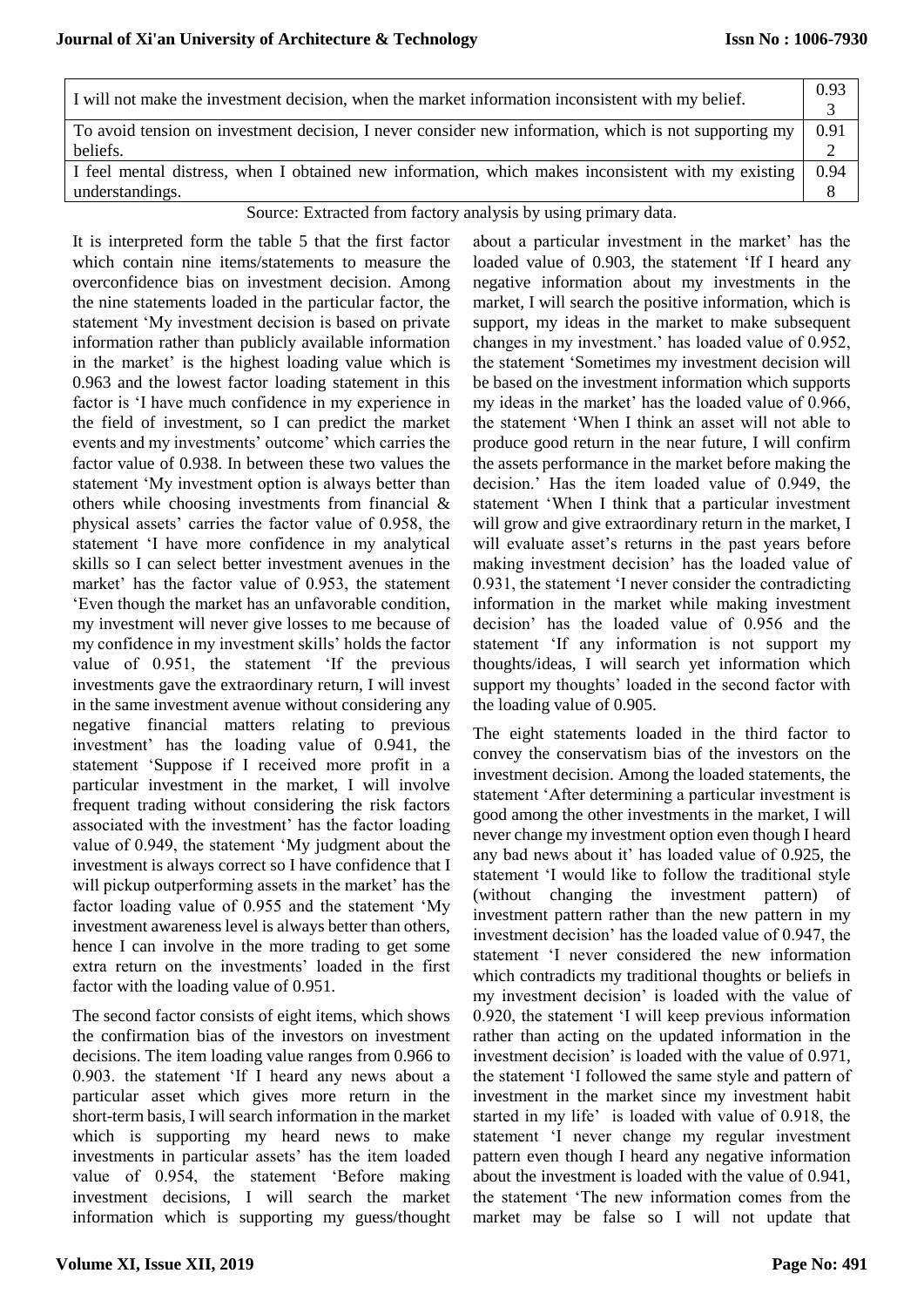information in my investment decision' is loaded with the value of 0.921 and the statement 'I am conservative in nature so I would not like to follow the new ethics of my investment decision' loaded in the third factor with loaded value of 0.950.

The fourth factor called the self-attribution bias on the investment decision, which consists of seven statements. The statement is loaded with values ranging from 0.960 to 0.922. Among the seven statements, the statement 'My investment success depends on my skills because I have great talent to evaluate the features of investments' loaded with the loading value of 0.960, the statement 'My return on portfolio increased because I used my skills while constructing the portfolio in the market' is loaded with the loading value of 0.945, the statement 'If I got investment success from the market I will share my investment experience with my friends and relatives' is loaded with the loading value of 0.957, the statement 'I will not share the failures of my investments with anyone in the market because of my prestige' is loaded with the loading value of 0.934, the statement 'I can construct the better portfolio and earn more profit on the investment because I am the best investor among other investors in the market' is loaded in the fourth factor with the loading value of 0.922, the statement 'Due to my bad luck, sometimes I suffered from bad return on investments in the market' is loaded with the loading value of 0.930 and the statement 'I never take investment decision based on the ideas of others in the market because I have better analytical skills' is loaded with the value of 0.935 in the fourth factor.

The fifth factor consists of seven items, which reflects the Recency bias on the investment decision of the investors. The statement 'My investment decision is based on the most recent events rather than the oldest events in the market' is loaded with the factor value of 0.953, the statement 'I will invest in a particular asset based on recent recallable events in the market' is loaded with the factor value of 0.970, the statement 'I make the investment decision based on the recent records and news published by the investors' track managers' is loaded with the factor value of 0.943, the statement 'Sometimes my investment decision is based on the monthly/weekly reports and assets trend in the market' loaded with the factor value of 0.938, the statement I will invest the hot investment avenues recently available in the market' is loaded with the factor value of 0.917, the statement 'When the price of a particular asset goes up in the market I will invest in such assets because I believe that the price of such an asset will go up further' is loaded with the loading value of 0.896 and the statement 'When the price of a particular asset shows a continuously decreasing trend in the market I never invest in such assets because I believe that the price of such an asset further will decrease' is loaded with the loading value of 0.918 in the fifth factor

There are seven statements loaded in the sixth factor, which shows the hindsight bias of the investors on investment decision. The factor loading value ranges from 0.980 to 0.903. The statement 'After getting some success in the investment decision, I think that I can predict better investment in the market' loaded with the factor loading value of 0.915, the statement 'After getting higher return on my investment, I hope that I can predict the accurate outcome of my investment in the market' loading with the factor loading value of 0.903, the statement 'If I won the investment market occasionally, I will believe that I can foresee everything better than others and I know everything about the market' loaded with the factor value of 0.979, the statement 'I hope that I had the ability to predict the market events because the market events are repeatable' loaded with the factor loading value of 0.925, the statement 'I will invest in some assets in the market because I know the particular assets will grow faster than among other assets in the market' loaded with the loading value of 0.980, the statement 'I never invest in some investment areas because I hope that these investment areas will not grow' loaded with the factor loading value of 0.944 and the statement 'I know very well about the market. So I can estimate the outcome of my assets in the market' loaded with the loading value of 0.932 in the sixth factor.

There are six statements loaded in the seventh factor, which is used to assess the framing behavior of investors on investment decision. The statement 'When I think that a particular asset will give the loss in the market then I will not make the investment' loaded with the loading value of 0.943, the statement 'When a particular investment produces the good return in the past years, I will invest because I believe that it will produce a good return in future also' is loaded with the loading value of 0.928, the statement 'When I realized losses in the investment in the past, I will never invest gain because of I not ready to suffer from losses again' is loaded with the loading value of 0.951, the statement 'My investment decision is based on the market situation. When I think the market environment is a favor to me, I will invest in the risky asset' loaded with the loading value of 0.949, the statement 'When the market situation is not favoring my investment decision, I will not make the investment even though the asset is safe in the market' loaded with the loading value of 0.973 and the statement 'When the asset fulfils one or two aspects of my needs I will invest without considering the other aspects of my needs' loaded in the seventh factor with the loading value of 0.968.

The eighth factor is loaded with the six statements, which are used to assess the mental accounting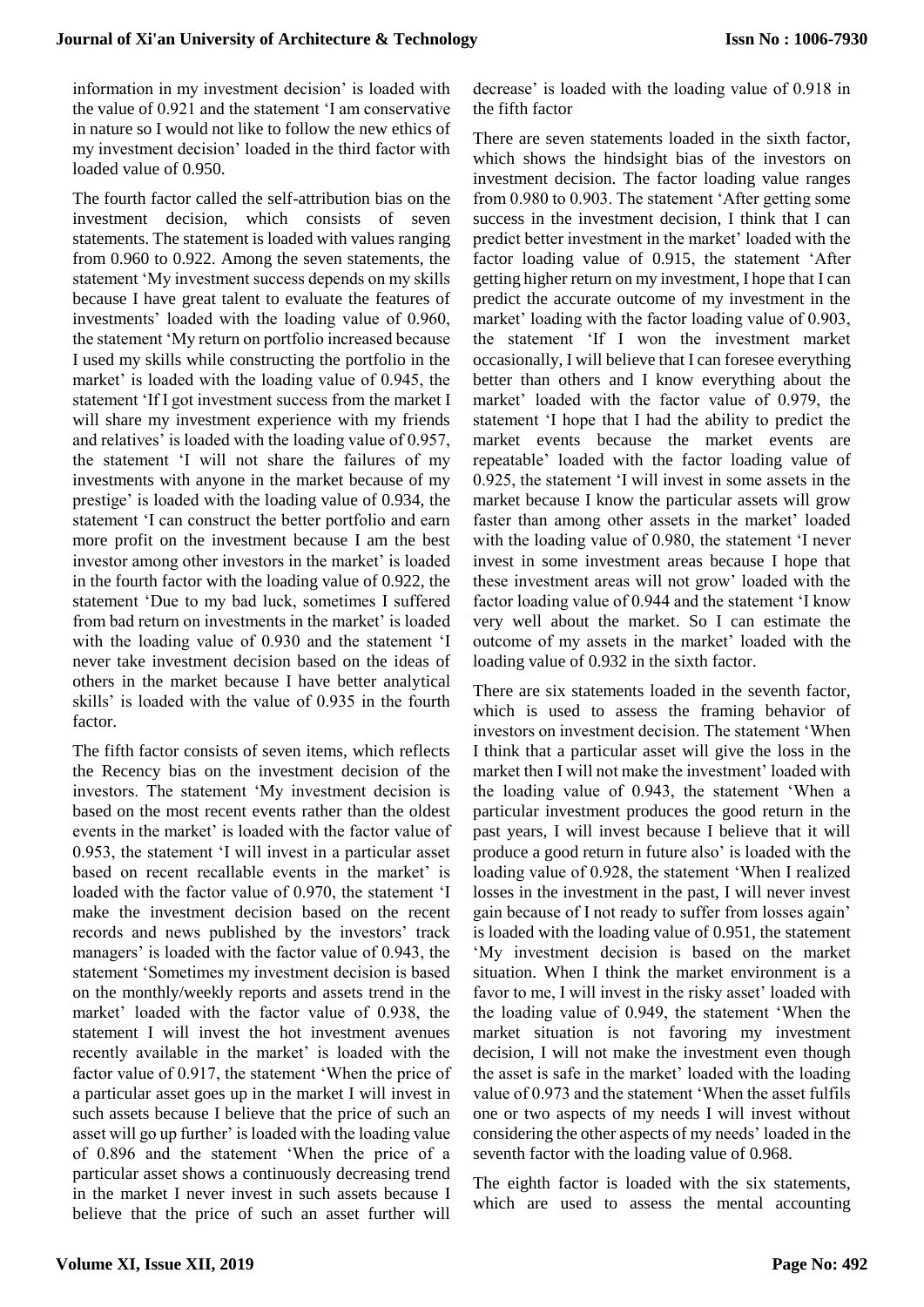behavior of the investors. Among the six statements, the statement 'I will invest money in the assets as per my schedule and I will not divert my planned money to yet another investment purpose at any occasions' loaded with the loading value of 0.944, the statement 'My investment decision always has some logical reasons otherwise I will not go for investment in the market' is loaded with the loading value of 0.916, the statement 'Usually, I segregate my entire savings into different investments to meet my future planned requirements' is loaded with the loading value of 0.963, the statement 'Normally in the market, I will invest huge amount of money in safe assets and less amount of money in risky assets' is loaded with the loading value of 0.921, the statement 'If I wish to earn more and highest return on my investment, I will go for investment in emerging market instruments' is loaded in the eighth factor with the loading value of 0.916 and the statement 'If I which to safeguard my investment amount in the market, I will go for investment in the safest investment instruments like insurance, post office, bank deposit, etc.,' is loaded with the loading value of 0.926 in the same factor.

There are five statements used to find the ambiguity aversion bias of the investors on investment decision and these statements are loaded in the ninth factor among the other factors. The statement 'I wouldn't like to invest unknown or unfamiliar assets to me in the market' is loaded in the factor with the loading value of 0.981, the statement 'I will not invest my money in any assets, which are beyond my investment knowledge' is loaded with the loading value of 0.939, the statement 'If I have good proficiency in a particular investment arena, I will make 100% investment on such assets' is loaded in this factor with the loading value of 0.930, the statement 'I always prefer to make an investment on known risky assets rather than unknown risky assets in the market' is loaded with the loading value of 0.950 and the "Known Devil is better than Unknown Angel" is the best proverb in my investment life so I follow this proverb in my investment decision' statement is loaded in the ninth factor with the loading value of 0.913.

The illusion control bias on investment decision is assessed by the five statements, which are loaded in the tenth factor. The statement 'I hope that my investment can earn the extra return even though market faced higher fluctuations' is loaded in the tenth factor with the loading value of 0.975, the statement 'I can predict the future outcome of my investments through my investment skills' is loaded in this factor with the loading value of 0.906, the statement 'My investment's return will be more than the actual market return because I have proofed myself in constructing efficient portfolio at many times' is loaded with the loading value of 0.954, I believe that I can influence my investment performance in the market to some extent'

is loaded with the loading value of 0.935 and the statement 'I can predict the future of new assets launched in the market recently' loaded in the tenth factor with the loading value of 0.963.

The last eleventh factor consists of five statements used to assess the cognitive dissonance behavior of investors on investment decision. The factor loading value ranges from 0.912 to 0.948. the statement 'Sometime I will involve in the investment activity to avoid my mental pain associated with the investment' is loaded with the loading value 0.933, the statement 'To avoid my mental discomfort, I will not evaluate my investment performance at the time of huge fluctuation in the market' is loaded with the loading value of 0.937, the statement 'When the market information inconsistent with my belief, I will not make the investment decision' is loaded with the loading value of 0.933, the statement 'To avoid tension on investment decision, I never consider new information, which is not supporting my beliefs' is loaded with the loading value of 0.912, the statement 'I feel mental distress, when I obtained new information which makes inconsistent with my existing understandings' is loaded in the eleventh factor with the loading value of 0.948.

### **Analysis of Movement Structure of Measurement Model of Cognitive Behavioral Biases**

Factor analysis is used to find out the possible basic factor structure from the set of observed items so the factors are derived from the factor analysis and the basic underlying factor structure among the items are recognized. After run the factor analysis seventy-three items are reduced into eleven different factors namely overconfidence, confirmation, conservatism, self-attribution, Recency, hindsight, framing, mental accounting, ambiguity aversion, illusion of control and cognitive dissonance. The confirmatory factor analysis is used to verify the factor structure with the set of observed variables with the latent variable (unobserved variable). The researcher can test the hypothesis in the confirmatory factor analysis by allowing the relationship between the observed variables and its causal latent constructs. All the selected variables in the cognitive behavioral biases are independently tested and checked. The tested data is fit for the factor structure with the observed data. The output file of the Analysis of Movement Structure (AMOS) is examined to notice the under-identification and over-identification of acceptability and non-acceptability of the structured factor model. The main purpose of the confirmatory factor analysis is to check whether the latent variables are explained by, the observed variables are not. The factor loading for the extracted items in the cognitive behavior of investors on investment decision is showed in the figure 1.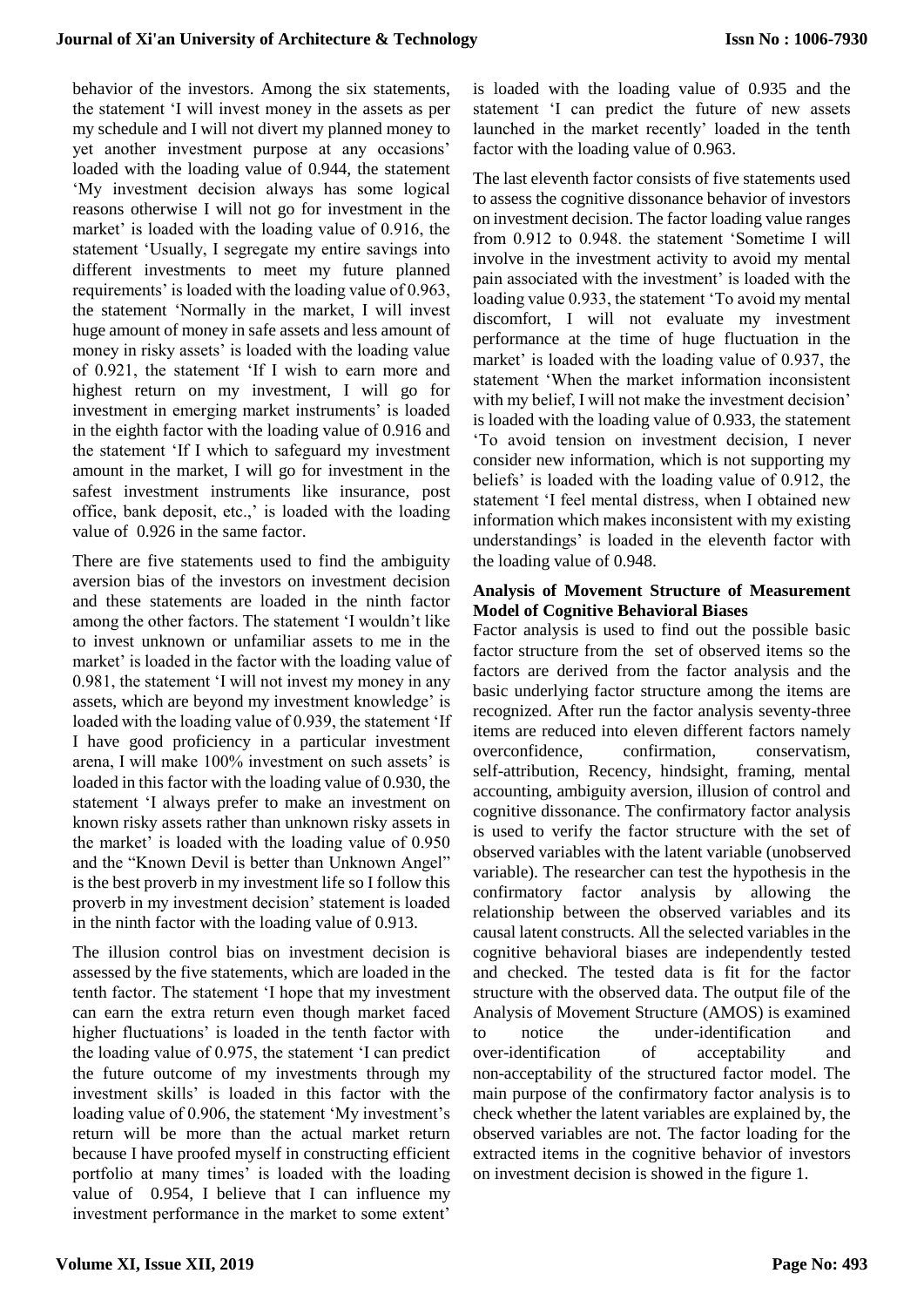

Source: Drafted based on primary data with the help AMOS package **Figure-1: Factor Loadings of Cognitive Behavioral Biases**

In the measurement model of cognitive behavior bias of the investors, the rectangle boxes represents individual observed variable for each factored behavioral biases under cognitive behavior. The Nine statements regarding Overconfident bias is coded from Ove1 to Ove9, Seven statements of Self-attribution bias coded from Sel1 to Sel7, Five statements of Illusion of Control bias is coded as Ill1 to Ill5, Eight statements are coded from Con1 to Con8 for the Conservatism bias, Five statements are coded from Ambi1 to Ambi5 for the Ambiguity aversion bias, Six statements were coded from Men1 to Men6 for Mental Accounting bias, Eight statements are coded from Conf1 to Conf8 for the Conformation bias, Seven statements were coded form Hind1 to Hind7 for the Hindsight bias and yet another Seven statement coded from Rec1 to Rec7 to Recency

bias, Five statements are coded from Cog1 to Cog5 for the Cognitive Dissonance bias and Six statements were coded from Fra1 to Fra6 for the Framing bias. The small circle of each rectangle is represented the error terms of each observed variable from e1 to e73. The circle which represented by the all observed variables in the model is called constructs namely Overconfidence, Self-attribution, Illusion control, Conservatism, Ambiguity Aversion, Mental Accounting, Conformation, Hindsight, Recency, Cognitive dissonance and Framing. The double-headed line is used to measure the correlation between the constructs in the measurement model. The squared multiple correlations of each and every observed item is presented on the top of the rectangle.

| Table of Estimated bytancy multiple Correlations of Observed Variables |                       |                 |  |  |
|------------------------------------------------------------------------|-----------------------|-----------------|--|--|
| <b>Cognitive Behavioral Biases</b>                                     | <b>Statement Code</b> | <b>Estimate</b> |  |  |
| <b>Framing Bias</b>                                                    | Fra1                  | .921            |  |  |
|                                                                        | Fra <sub>2</sub>      | .916            |  |  |
|                                                                        | Fra <sub>3</sub>      | .922            |  |  |
|                                                                        | Fra4                  | .907            |  |  |
|                                                                        | Fra <sub>5</sub>      | .905            |  |  |
|                                                                        | Fra <sub>6</sub>      | .929            |  |  |
| <b>Cognitive Dissonance Bias</b>                                       | $\log_1$              | .896            |  |  |
|                                                                        | Cog2                  | .893            |  |  |
|                                                                        | $\text{Cog}3$         | .905            |  |  |

**Table-6: Estimated Squared Multiple Correlations of Observed Variables**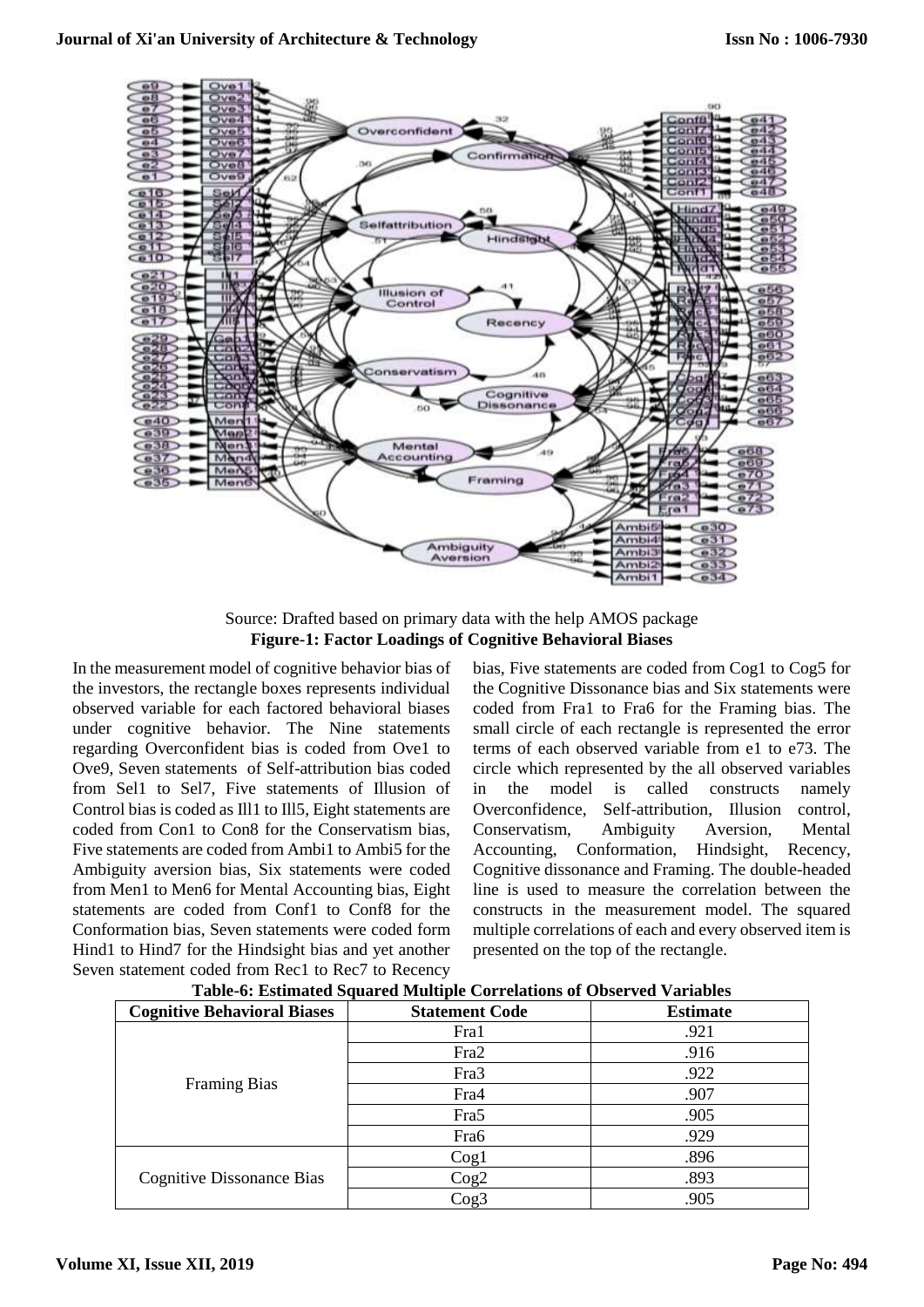|                                 | Cog <sub>4</sub>  | .868 |
|---------------------------------|-------------------|------|
|                                 | Cog5              | .893 |
|                                 | Rec1              | .901 |
|                                 | Rec2              | .882 |
|                                 | Rec <sub>3</sub>  | .896 |
| <b>Recency Bias</b>             | Rec4              | .899 |
|                                 | Rec <sub>5</sub>  | .890 |
|                                 | Rec <sub>6</sub>  | .871 |
|                                 | Rec7              | .883 |
|                                 | Hind1             | .911 |
|                                 | Hind2             | .905 |
|                                 | Hind3             | .899 |
| <b>Hindsight Bias</b>           | Hind4             | .914 |
|                                 | Hind <sub>5</sub> | .880 |
|                                 | Hind <sub>6</sub> | .903 |
|                                 | Hind7             | .895 |
|                                 | Conf1             | .905 |
|                                 | Conf2             | .889 |
|                                 | Conf3             | .894 |
|                                 | Conf4             | .892 |
| <b>Confirmation Bias</b>        | Conf <sub>5</sub> | .895 |
|                                 | Conf6             | .906 |
|                                 | Conf7             | .879 |
|                                 | Conf8             | .898 |
|                                 | Men1              | .901 |
|                                 | Men2              | .906 |
|                                 | Men <sub>3</sub>  | .889 |
| <b>Mental Accounting Bias</b>   | Men4              | .908 |
|                                 | Men5              | .875 |
|                                 | Men6              | .903 |
|                                 | Ambi1             | .910 |
|                                 | Ambi2             | .909 |
| <b>Ambiguity Aversion Bias</b>  | Ambi3             | .921 |
|                                 | Ambi4             | .916 |
|                                 | Ambi5             | .892 |
|                                 |                   |      |
|                                 | Con1              | .903 |
|                                 | Con2              | .893 |
|                                 | Con3              | .903 |
| <b>Conservatism Bias</b>        | Con4              | .890 |
|                                 | Con5              | .902 |
|                                 | Con6              | .890 |
|                                 | Con7              | .915 |
|                                 | Con8              | .897 |
|                                 | III1              | .928 |
|                                 | III2              | .920 |
| <b>Illusion of Control Bias</b> | III3              | .915 |
|                                 | III4              | .911 |
|                                 | III <sub>5</sub>  | .920 |
|                                 | Sel1              | .921 |
|                                 | Sel2              | .906 |
|                                 | Sel <sub>3</sub>  | .903 |
| <b>Self-attribution Bias</b>    | Sel <sub>4</sub>  | .911 |
|                                 | Sel5              | .908 |
|                                 | Sel <sub>6</sub>  | .904 |
|                                 | Sel7              | .908 |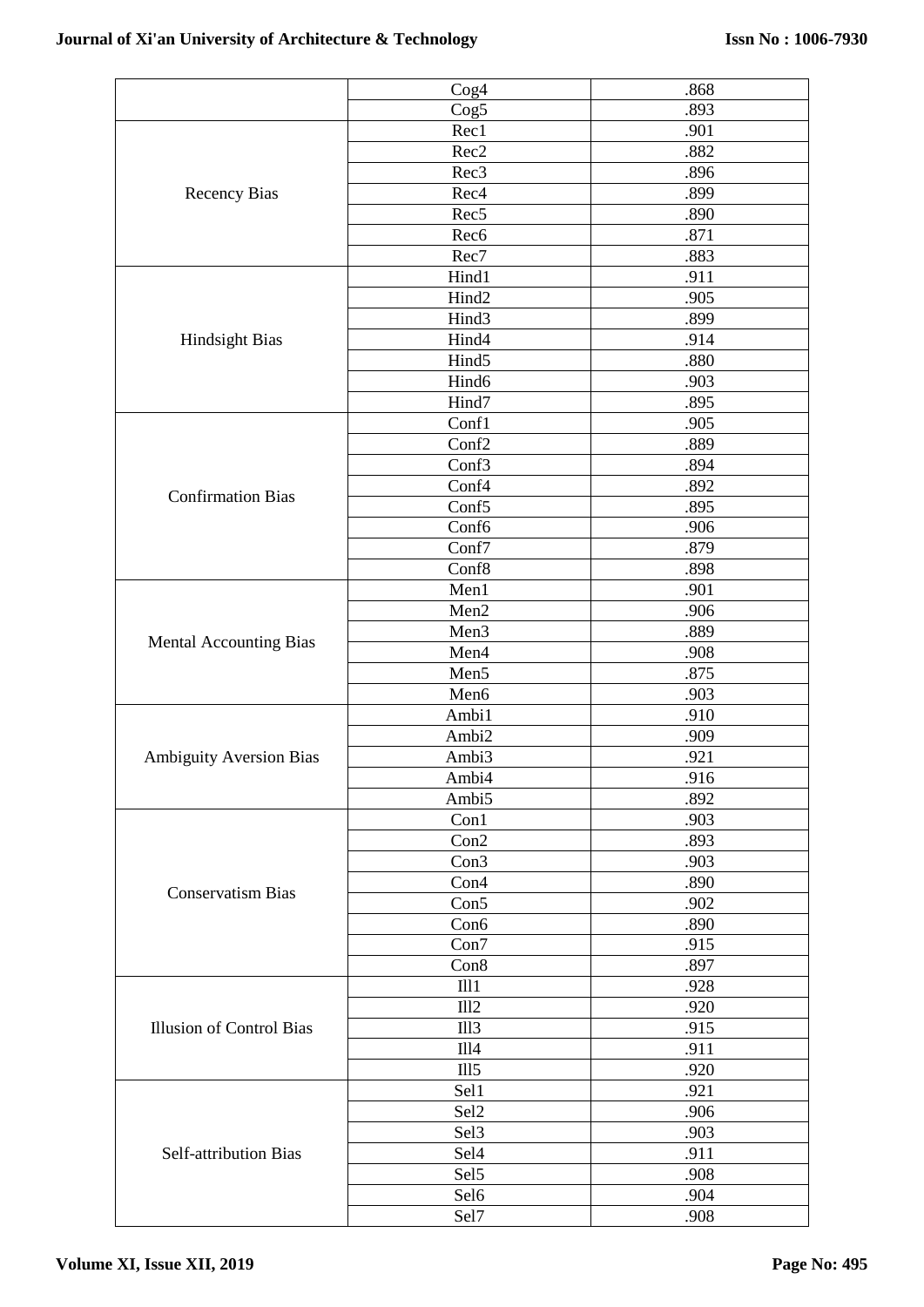|                     | Ove1             | .926 |
|---------------------|------------------|------|
| Overconfidence Bias | Ove2             | .917 |
|                     | Ove3             | .915 |
|                     | Ove4             | .927 |
|                     | Ove <sub>5</sub> | .909 |
|                     | Ove <sub>6</sub> | .911 |
|                     | Ove7             | .921 |
|                     | Ove8             | .920 |
|                     | Ove9             | .935 |
|                     |                  |      |

Source: Values extracted from AMOS output.

It is understood from the table 6 that the estimated squared multiple correlation of framing bias's statements is 0.905 to 0.929, the cognitive dissonance bias's statements squared correlation ranges from 0.868 to 0.929, the statements of Recency bias's squared multiple correlation estimated value ranges from 0.871 to 0.901, the estimated value of hindsight bias's statements ranges from 0.880 to 0.914, the squared multiple correlation value of the confirmation bias's statements ranges from 0.879 to 0.906, the squared multiple correlation of the mental accounting bias's statements ranges from 0.875 to 0.908, the statements of ambiguity aversion bias estimated value ranges from 0.892 to 0.921, the statement of conservatism bias estimated value ranges from 0.897 to 0.915, the statements of illusion of control bias's squared multiple correlation value ranges from 0.911 to 0.928, the statements of self-attribution bias's statements squared multiple correlation value ranges from 0.903 to 0.921 and the statements of overconfidence bias ranges from 0.909 to 0.935.

| Table-7: Correlation Estimation between the Cognitive Behavioral Biases Constructs |  |
|------------------------------------------------------------------------------------|--|
|------------------------------------------------------------------------------------|--|

| <b>Cognitive Biases</b>    | <b>Correlation</b>      | <b>Cognitive Biases</b>     | <b>Estimate</b> |
|----------------------------|-------------------------|-----------------------------|-----------------|
| Overconfident              | $\overline{\leftarrow}$ | Self-attribution            | 0.620           |
| Overconfident              | $\leftarrow$            | <b>Illusion of Control</b>  | 0.513           |
| Overconfident              | $\leftarrow$            | Conservatism                | 0.626           |
| Overconfident              | $\overline{\leftarrow}$ | Ambiguity Aversion          | 0.317           |
| Overconfident              | $\overline{\leftarrow}$ | <b>Mental Accounting</b>    | 0.315           |
| Overconfident              | $\leftarrow$            | Confirmation                | 0.324           |
| Overconfident              | $\Leftarrow$            | Hindsight                   | 0.522           |
| Overconfident              | $\leftarrow$            | Recency                     | 0.410           |
| Overconfident              | $\leftarrow$            | <b>Cognitive Dissonance</b> | 0.423           |
| Overconfident              | $\overline{\leftarrow}$ | Framing                     | 0.442           |
| Self-attribution           | $\leftarrow$            | <b>Illusion of Control</b>  | 0.535           |
| Self-attribution           | $\leftarrow$            | Conservatism                | 0.476           |
| Self-attribution           | $\leftarrow$            | <b>Ambiguity Aversion</b>   | 0.367           |
| Self-attribution           | $\leftarrow$            | <b>Mental Accounting</b>    | 0.366           |
| Self-attribution           | $\leftarrow$            | Confirmation                | 0.365           |
| Self-attribution           | $\overline{\leftarrow}$ | Hindsight                   | 0.584           |
| Self-attribution           | $\leftarrow$            | Recency                     | 0.445           |
| Self-attribution           | $\leftarrow$            | <b>Cognitive Dissonance</b> | 0.435           |
| Self-attribution           | $\overline{\leftarrow}$ | Framing                     | 0.437           |
| <b>Illusion of Control</b> | $\leftarrow$            | Conservatism                | 0.540           |
| <b>Illusion of Control</b> | $\overline{\leftarrow}$ | <b>Ambiguity Aversion</b>   | 0.384           |
| <b>Illusion of Control</b> | $\leftarrow$            | <b>Mental Accounting</b>    | 0.406           |
| <b>Illusion of Control</b> | $\overline{\leftarrow}$ | Confirmation                | 0.379           |
| Illusion of Control        | $\overline{\leftarrow}$ | Hindsight                   | 0.512           |
| <b>Illusion of Control</b> | $\leftarrow$            | Recency                     | 0.412           |
| Illusion of Control        | $\leftarrow$            | <b>Cognitive Dissonance</b> | 0.519           |
| <b>Illusion of Control</b> | $\leftarrow$            | Framing                     | 0.476           |
| Conservatism               | $\leftarrow$            | Ambiguity Aversion          | 0.399           |
| Conservatism               | $\leftarrow$            | <b>Mental Accounting</b>    | 0.360           |
| Conservatism               | $\bar{\leftarrow}$      | Confirmation                | 0.463           |
| Conservatism               | $\leftarrow$            | Hindsight                   | 0.533           |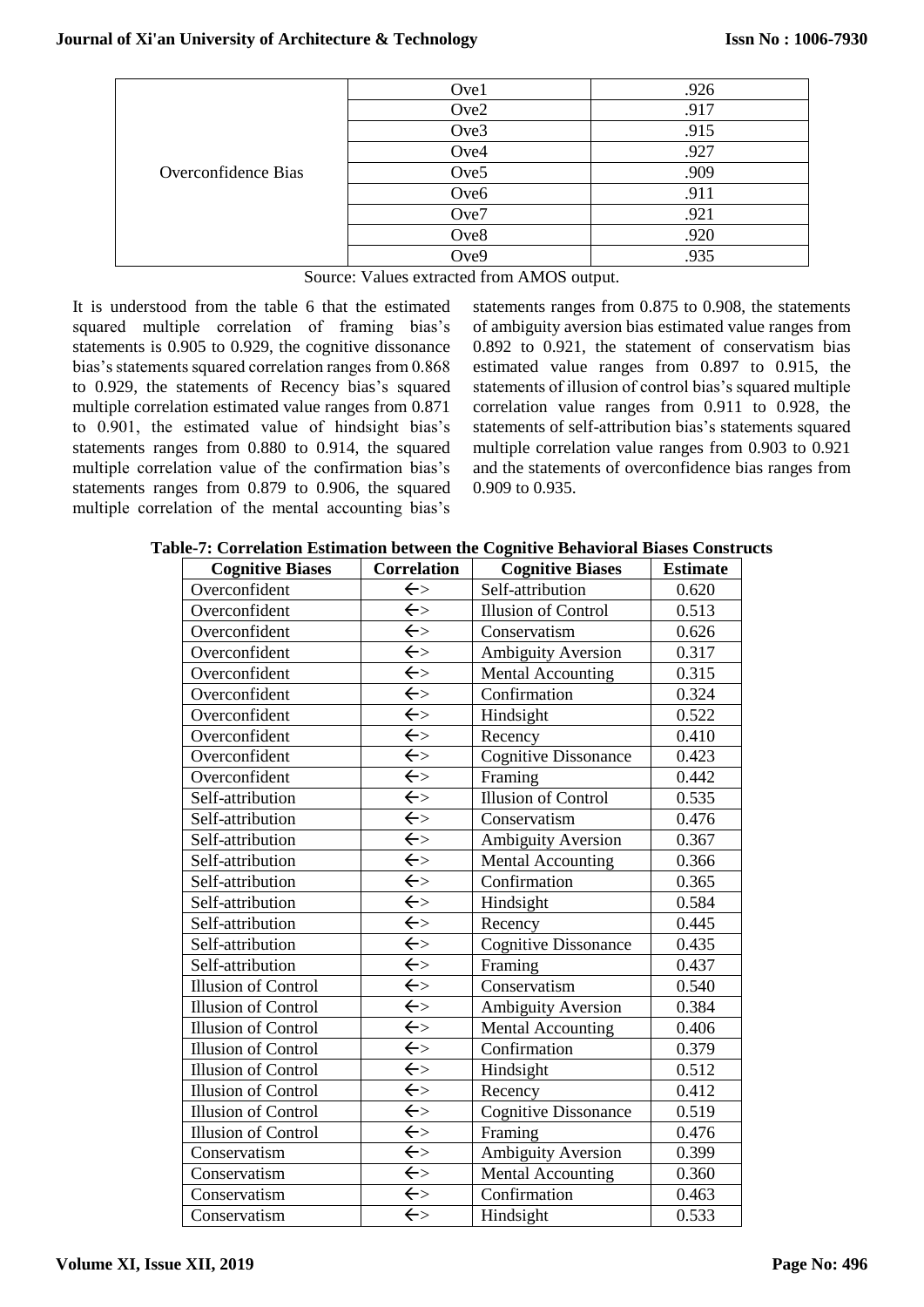| Conservatism                | $\Leftarrow$ | Recency                     | 0.478 |
|-----------------------------|--------------|-----------------------------|-------|
| Conservatism                | $\Leftarrow$ | <b>Cognitive Dissonance</b> | 0.501 |
| Conservatism                | $\Leftarrow$ | Framing                     | 0.432 |
| <b>Ambiguity Aversion</b>   | $\Leftarrow$ | Mental Accounting           | 0.597 |
| <b>Ambiguity Aversion</b>   | $\Leftarrow$ | Confirmation                | 0.568 |
| <b>Ambiguity Aversion</b>   | $\Leftarrow$ | Hindsight                   | 0.408 |
| <b>Ambiguity Aversion</b>   | $\Leftarrow$ | Recency                     | 0.502 |
| <b>Ambiguity Aversion</b>   | $\Leftarrow$ | Cognitive Dissonance        | 0.454 |
| <b>Ambiguity Aversion</b>   | $\Leftarrow$ | Framing                     | 0.441 |
| <b>Mental Accounting</b>    | $\leftarrow$ | Confirmation                | 0.627 |
| <b>Mental Accounting</b>    | $\Leftarrow$ | Hindsight                   | 0.453 |
| <b>Mental Accounting</b>    | $\Leftarrow$ | Recency                     | 0.540 |
| <b>Mental Accounting</b>    | $\Leftarrow$ | <b>Cognitive Dissonance</b> | 0.486 |
| <b>Mental Accounting</b>    | $\Leftarrow$ | Framing                     | 0.413 |
| Confirmation                | $\Leftarrow$ | Hindsight                   | 0.442 |
| Confirmation                | $\Leftarrow$ | Recency                     | 0.541 |
| Confirmation                | $\leftarrow$ | <b>Cognitive Dissonance</b> | 0.420 |
| Confirmation                | $\leftarrow$ | Framing                     | 0.415 |
| Hindsight                   | $\leftarrow$ | Recency                     | 0.533 |
| Hindsight                   | $\Leftarrow$ | <b>Cognitive Dissonance</b> | 0.542 |
| Hindsight                   | $\Leftarrow$ | Framing                     | 0.517 |
| Recency                     | $\Leftarrow$ | <b>Cognitive Dissonance</b> | 0.523 |
| Recency                     | $\Leftarrow$ | Framing                     | 0.488 |
| <b>Cognitive Dissonance</b> | $\Leftarrow$ | Framing                     | 0.561 |

Source: Values extracted from AMOS output.

It is observed from the table 7 that the correction between the cognitive behavioral biases constructs ranges from 0.315 to 0.627. The mental accounting bias is highly correlated with confirmation bias and the overconfidence bias and mental accounting bias is correlated very low.

From the AMOS output file, the required following items were extracted for validating the factor structure is which for drafted model. The absolute model fit is reported by the Root Mean Square Error Approximation (RMSEA) and Goodness of Fit Index (GFI). The Incremental Fit is reported by various measures namely Adjusted Goodness Fit Index (AGFI), Comparative Fit Index (CFI), Tucker-Lewise Index (TLI) and Normal Fit Index (NFI). The Parsimonious Fit is tested by the Chi-Square/df (CMIN/DF).

| <b>Category of Model Fit</b> | <b>Measures</b>                                 | Threshold Values*                 | <b>Model</b><br>Values** |  |
|------------------------------|-------------------------------------------------|-----------------------------------|--------------------------|--|
| <b>Absolute Fit</b>          | Root Mean Square Error<br>Approximation (RMSEA) | Less than $0.08$                  | 0.029                    |  |
|                              | Goodness Fit Index (GFI)                        | Greater than 0.90                 | 0.814                    |  |
|                              | Adjusted Goodness Fit Index (AGFI)              | Greater than 0.90                 | 0.799                    |  |
|                              | Greater than $0.95 -$ Great                     |                                   |                          |  |
| <b>Incremental Fit</b>       | Comparative Fit Index (CFI)                     | Greater than 0.90 - Traditional   | 0.984                    |  |
|                              |                                                 | Greater than $0.80$ – Permissible |                          |  |
|                              | Tucker-Lewise Index (TLI)                       | Greater than 0.90                 | 0.983                    |  |
|                              | Normal Fit Index (NFI)                          | Greater than 0.90                 | 0.939                    |  |
| <b>Parsimonious Fit</b>      | Chi-Square/df (CMIN/DF)                         | Less than $3 - Good$              | 1.338                    |  |
|                              |                                                 | Less than 5 - Permissible         |                          |  |

**Table-8: Confirmatory Factor Analysis Model Fit Indices for Cognitive Behavioral Biases of Investors**

Note: \*Values from http://statwiki.kolobkreations.com/index.php?title=Confir matory\_Factor\_Analysis;

**\*\*** Values extracted from AMOS output file. Source: Computed from primary data.

It is interpreted from table 8 that the absolute fit indices, Root Mean Square Error Approximation of the measurement model is 0.029 which is less than the threshold value of less than 0.08 but the Goodness Fit Index is 0.814 for the measurement model and this value is less than the threshold value of greater than 0.90. The threshold value of incremental fit indices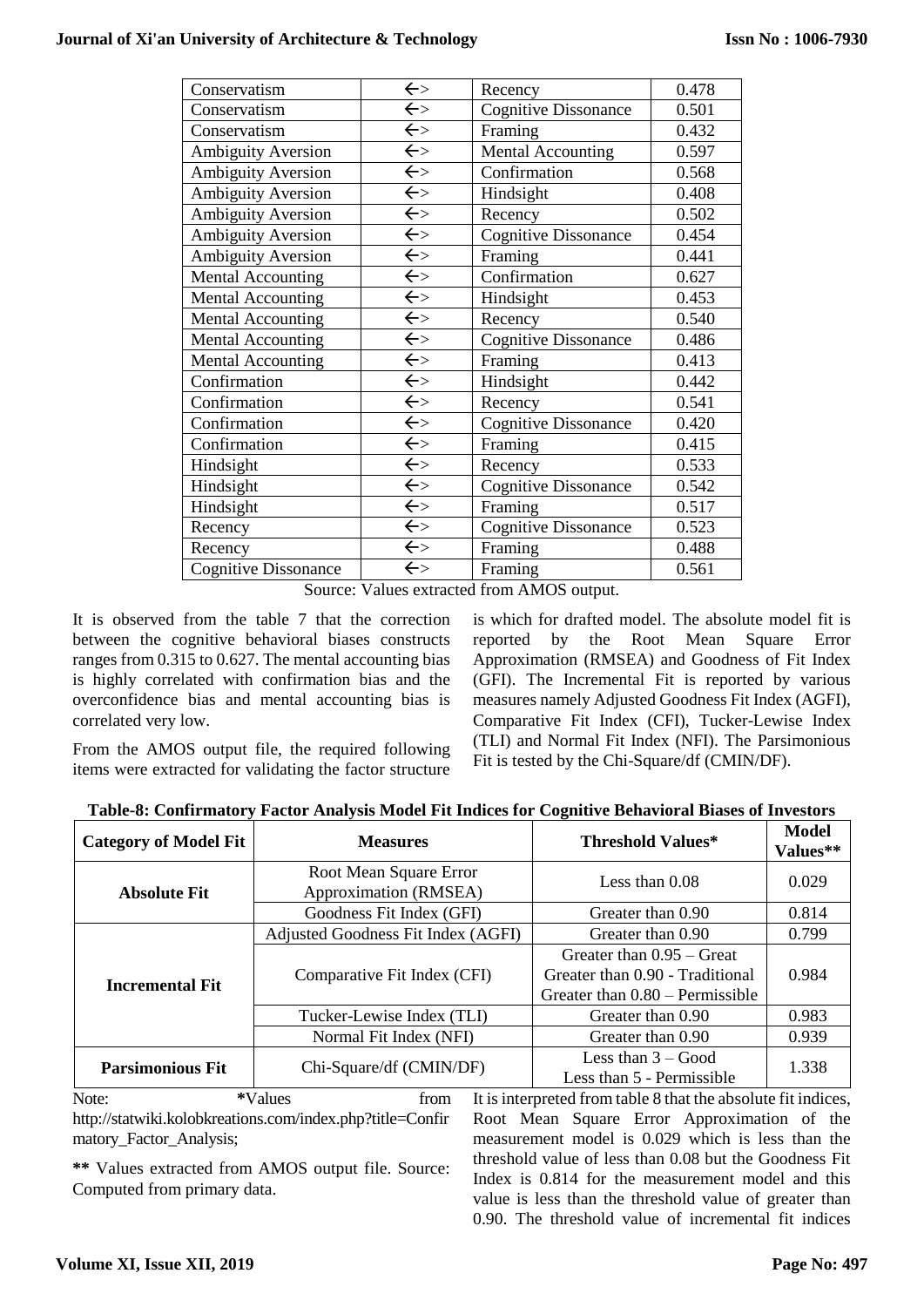namely Adjusted Goodness Fit Index (AGFI), Comparative Fit Index (CFI), Tucker-Lewise Index (TLI) and Normal Fit Index (NFI). In the measurement model the value of AGFI is 0.799, CFI is 0.984 so, the model is great as per threshold value but it does not fulfill the AGFI, the TLI is 0.984 and NFI is 0.939. The Parsimonious Fit value is 1.338, which is less than the threshold value of three so the model is good as per the threshold value commentary. Therefore, the factor structure of the cognitive behavior of investors on investment decision is valid and accepted. The overall measurement model is fit. Further, the Discriminant validity and convergent validity are the subsets of construct validity. The Discriminant validity is conducted to test whether the measurement model of the latent variable or construct is free from the redundant items and the convergent validity is used to

validate all items in the measurement model as statistically significant. The composite reliability is used to indicate the reliability of internal consistency of latent construct and the average variance extracted is the indicator of average percentage of variance explained by the measuring items for a latent construct.

The Composite Reliability value should be 0.6 or more which indicates the reliability between the measuring items and latent construct and the Average Variance Extracted is 0.5 and above which indicates that the average percentage of variation in the latent variable is measured by the observed items and the Discriminant Validity is the correlation between the construct (unobserved variable) should not exceed 0.85 besides if the correlation value between the two constructs (unobserved variable) are redundant which means multicollinearity exist between the latent variables.

| Particulars                       | Bias<br>Cognitive<br>Dissonance | Overconfidence<br>Bias | Bias<br>Self-attribution | ontrol<br>Bias<br>Illusion of | Conservatism<br>Bias | version<br>Bias<br>Ambiguity | ccounting<br>Bias<br>⋖<br>Mental | Confirmation<br>Bias | Recency<br>Bias | Hindsight Bias | Framing<br>Bias |
|-----------------------------------|---------------------------------|------------------------|--------------------------|-------------------------------|----------------------|------------------------------|----------------------------------|----------------------|-----------------|----------------|-----------------|
| <b>Composite Reliability</b>      | 0.976                           | 0.99                   | 0.986                    | 0.983                         | 0.986                | 0.98                         | 0.981                            | 0.985                | 0.982           | 0.984          | 0.985           |
| <b>Average Variance Extracted</b> | 0.891                           | 0.92                   | 0.909                    | 0.919                         | 0.899                | 0.909                        | 0.897                            | 0.894                | 0.888           | 0.901          | 0.917           |
| <b>Cognitive Dissonance Bias</b>  | 0.944                           | 0.423                  | 0.435                    | 0.519                         | 0.501                | 0.454                        | 0.486                            | 0.42                 | 0.523           | 0.542          | 0.561           |
| Overconfidence Bias               |                                 | 0.959                  | 0.62                     | 0.513                         | 0.626                | 0.317                        | 0.315                            | 0.324                | 0.41            | 0.522          | 0.442           |
| <b>Self-attribution Bias</b>      |                                 |                        | 0.953                    | 0.535                         | 0.476                | 0.367                        | 0.366                            | 0.365                | 0.445           | 0.584          | 0.437           |
| <b>Illusion of Control Bias</b>   |                                 |                        |                          | 0.959                         | 0.540                | 0.384                        | 0.406                            | 0.379                | 0.412           | 0.512          | 0.476           |
| <b>Conservatism Bias</b>          |                                 |                        |                          |                               | 0.948                | 0.399                        | 0.36                             | 0.463                | 0.478           | 0.533          | 0.432           |
| <b>Ambiguity Aversion Bias</b>    |                                 |                        |                          |                               |                      | 0.954                        | 0.597                            | 0.568                | 0.502           | 0.408          | 0.441           |
| <b>Mental Accounting Bias</b>     |                                 |                        |                          |                               |                      |                              | 0.947                            | 0.627                | 0.54            | 0.453          | 0.413           |
| <b>Confirmation Bias</b>          |                                 |                        |                          |                               |                      |                              |                                  | 0.946                | 0.541           | 0.442          | 0.415           |
| <b>Recency Bias</b>               |                                 |                        |                          |                               |                      |                              |                                  |                      | 0.943           | 0.533          | 0.488           |
| <b>Hindsight Bias</b>             |                                 |                        |                          |                               |                      |                              |                                  |                      |                 | 0.949          | 0.517           |
| <b>Framing Bias</b>               |                                 |                        |                          |                               |                      |                              |                                  |                      |                 |                | 0.958           |

**Table-9: Reliability and Discriminant Validity Index for the Measurement Model**

Source: Computed with the help of James Gaskin's Stats Tools Package.

It is observed from the table 9 that the latent variable namely overconfidence, confirmation, conservatism, self-attribution, Recency, hindsight, framing, mental accounting, ambiguity aversion, illusion of control and cognitive dissonance have the composite reliability value which ranges from 0.976 to 0.990 and the average variance extracted ranges from 0.888 to 0.920. The measurement model value of CR and AVE exceeds the threshold value the Discriminant Validity between the constructs is less than 0.85 and between the construct correlation value of overconfidence, confirmation, conservatism, self-attribution, Recency, hindsight, framing, mental accounting, ambiguity aversion,

illusion of control and cognitive dissonance is presented in the table 10.

## **CLUSTER ANALYSIS OF COGNITIVE BEHAVIORAL BIASES**

Generally, highly biased investors may take investment decisions in an irrational way. Levels of bias of the respondents are studied with the help of Likert Scale with 9 points. However, for classifying the respondents biased level is very important hence the researcher used K=Mean Custer Analysis. Hierarchical Cluster Analysis has been applied to find the number of groups existing in the data. The Hierarchical cluster Analysis indicates that the three clusters is ideal and classified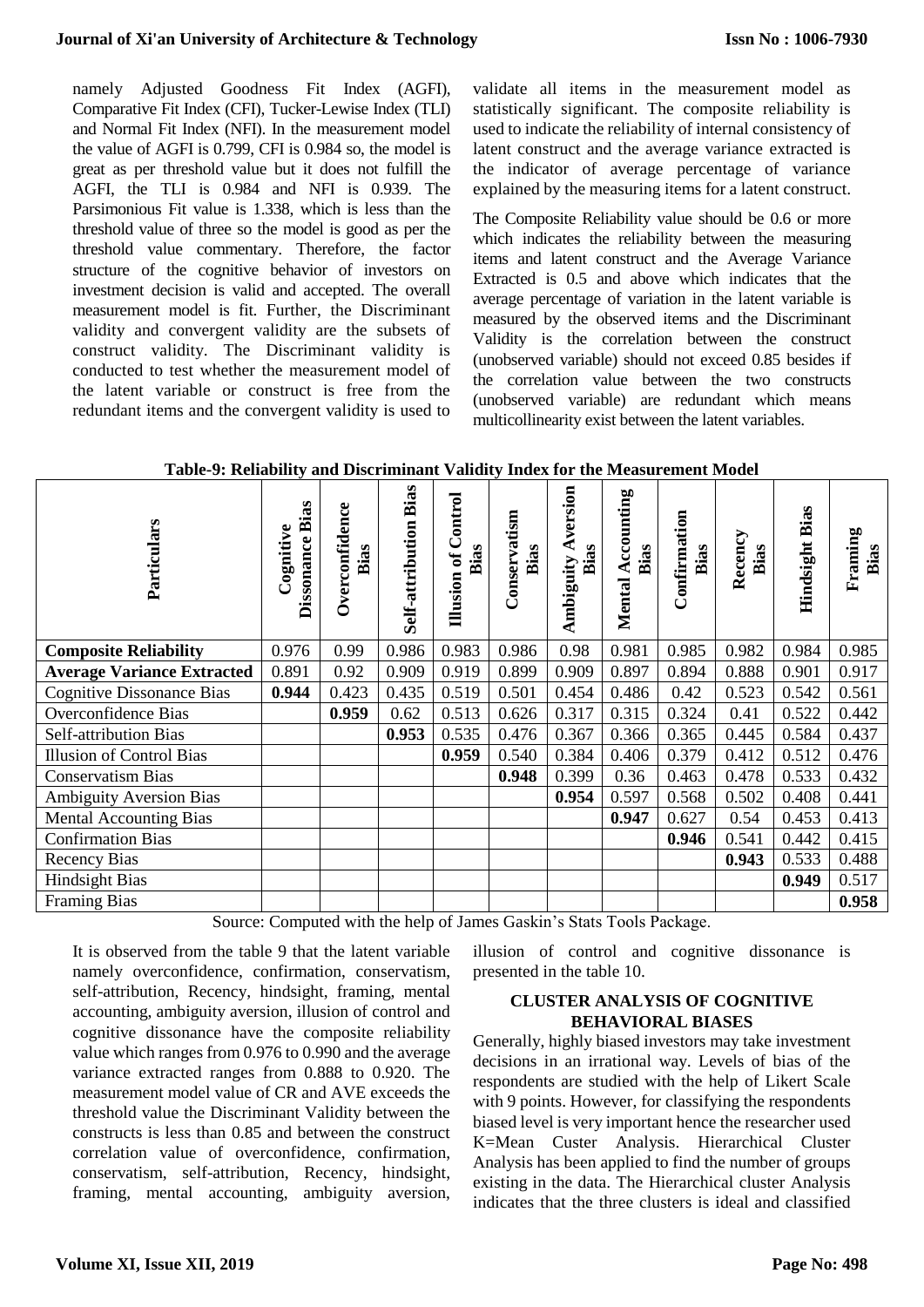accordingly and presented in Table 4.25 with the ANOVA Results.

**Table-10: ANOVA Test for Assessing the Influence of factors of Cognitive Behavioral Bias in classifying Cluster**

| <b>Factor</b>                    | <b>F</b> Value | P Value |
|----------------------------------|----------------|---------|
| Overconfidence Bias              | 216.552        | 0.001   |
| Self-attribution Bias            | 109.280        | 0.001   |
| Illusion of Control Bias         | 107.684        | 0.001   |
| <b>Conservatism Bias</b>         | 238.271        | 0.001   |
| <b>Ambiguity Aversion Bias</b>   | 109.333        | 0.001   |
| <b>Mental Accounting Bias</b>    | 155.150        | 0.001   |
| <b>Confirmation Bias</b>         | 248.888        | 0.001   |
| <b>Hindsight Bias</b>            | 115.904        | 0.001   |
| <b>Recency Bias</b>              | 146.306        | 0.001   |
| <b>Cognitive Dissonance Bias</b> | 92.770         | 0.001   |
| <b>Framing Bias</b>              | 102.352        | 0.001   |

Source: Computed from primary data.

The table 10 states the F and P values of value factors relating to cognitive in classifying group cluster under cognitive cluster. In all the factors of cognitive, the P values are lesser than 0.05 at 5% levels of significance. It is clear from the results that all the factors are significantly influencing in classifying groups under cognitive cluster.

The investors belong to the first cluster is named positive, second cluster is classified moderate and third cluster is named negative. For knowing their ranking of each and every factor mean square value is found and presented in Table 11.

| <b>Final Cluster</b> |                 |                 |  |  |
|----------------------|-----------------|-----------------|--|--|
| <b>Positive</b>      | <b>Moderate</b> | <b>Negative</b> |  |  |
| Moderate             | Low             | High            |  |  |
| (40)                 | (39)            | (69)            |  |  |
| Low                  | Moderate        | High            |  |  |
| (31)                 | (36)            | (52)            |  |  |
| Low                  | Moderate        | High            |  |  |
| (19)                 | (25)            | (36)            |  |  |
| Low                  | Moderate        | High            |  |  |
| (28)                 | (37)            | (60)            |  |  |
| Low                  | Moderate        | High            |  |  |
| (20)                 | (33)            | (37)            |  |  |
| Low                  | Moderate        | High            |  |  |
| (23)                 | (41)            | (44)            |  |  |
| Low                  | Moderate        | High            |  |  |
| (26)                 | (53)            | (59)            |  |  |
| Low                  | Moderate        | High            |  |  |
| (24)                 | (34)            | (44)            |  |  |
| Low                  | Moderate        | High            |  |  |
| (27)                 | (42)            | (51)            |  |  |
| Low                  | Moderate        | High            |  |  |
| (21)                 | (28)            | (36)            |  |  |
| Low                  | Moderate        | High            |  |  |
| (24)                 | (33)            | (44)            |  |  |
| 76                   | 118             | 198             |  |  |
| (19.39)              | (30.10)         | (50.51)         |  |  |
|                      |                 |                 |  |  |

**Table-11: Cluster Classification for Cognitive Behavioral Bias**

Source: Based on computed values from primary data.

Table 11 exhibits that the mean values of all the factors relating to negative group are higher than other groups infers that the sample investors are having high levels of cognitive bias ranging from mean values of 36 to 69.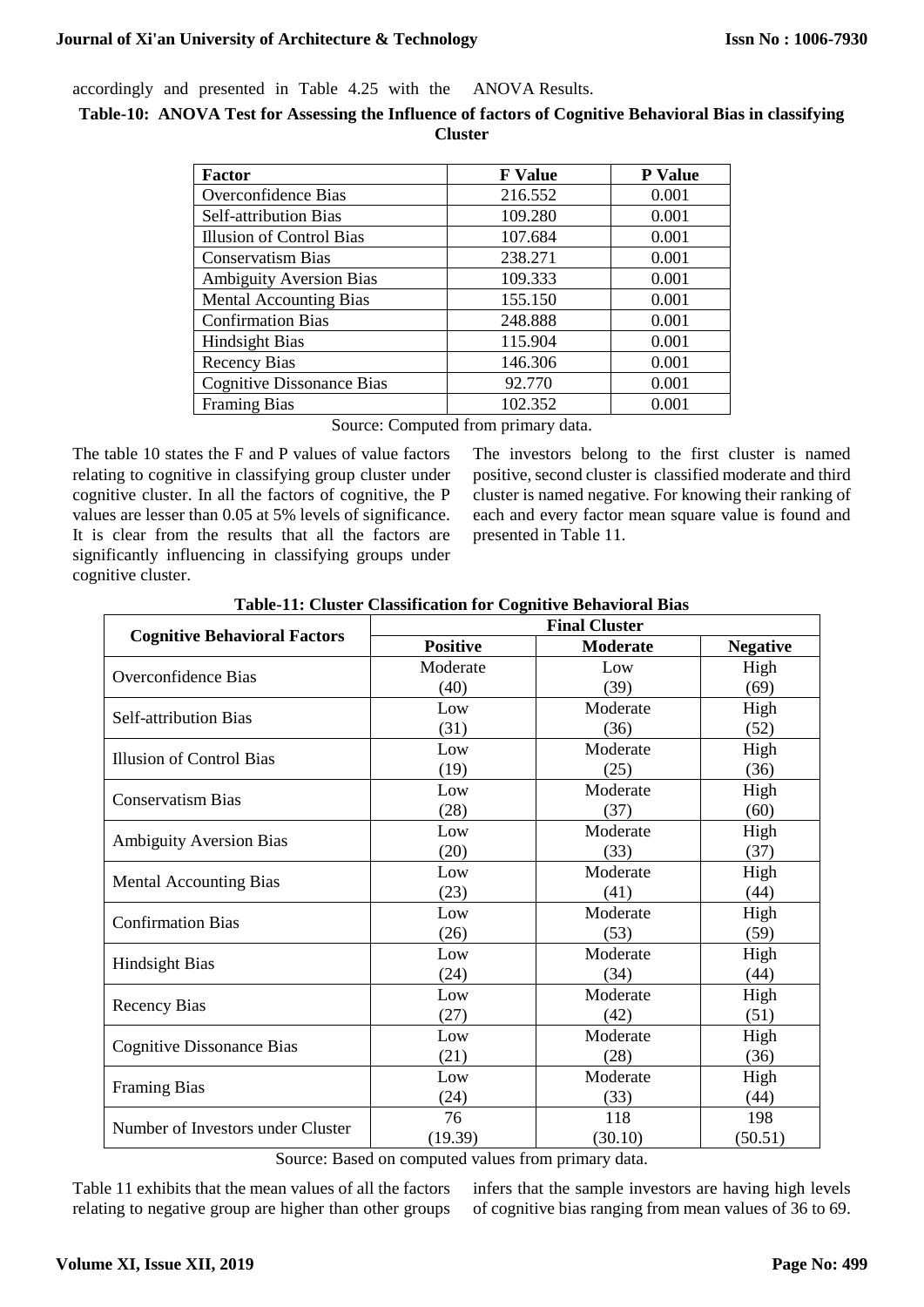Positive group has lesser mean values ranging from 19 to 31 for all the cognitive factors except overconfidence bias in that positive group has moderate level of mean value. The mean square of Moderate group is moderate for all factors except for overconfidence bias ranges from 25 to 53.

#### **IMPACT OF COGNITIVE BIASES ON INVESTMENT PATTERN**

The cognitive behavioral biases namely overconfidence, confirmation, conservatism, self-attribution, Recency, hindsight, framing, mental accounting, ambiguity aversion, illusion of control and cognitive dissonance are taken as independent variable and the investment avenues Equity share, Debenture/Bond, Provident fund, Bank deposits, Mutual fund, Chit fund, Post office savings, Insurance policies, Government Securities, Gold/Silver, Residential Flats/Apartments, and Agricultural lands are taken as dependent variable because the individual investor

behavior induced them to make investment in particular assets. Cognitive bias of investors may have an influence over Investment pattern of the respondents. Literatures showed that nearly 90 per cent of the investment decision is based on irrationality of the investors. The researcher too has an intention to test the influence of cognitive biases on investment pattern of investors so one-way MANOVA was used by taking the investment pattern as dependent variables and cognitive behavioral bias cluster as independent variable and the results are produced as under.

*H07: Covariance matrices of investment pattern are equal across cluster groups under cognitive behavioral biases.*

The Box's test of equality of covariance matrices is used to tests the null hypothesis that the observed covariance matrices of the investment pattern are equal across cluster groups under cognitive behavioral biases.

## **Table-12: Box's Test of Equality of Covariance Matrices**

| Box's M                  | 209.159    |
|--------------------------|------------|
| Е                        | l 772      |
| Degree of Freedom (df) 1 | 156        |
| Degree of Freedom (df) 2 | 172584.368 |
| <b>Significant value</b> | .012       |

Source: Computed from primary data.

It can be inferred from Table 12 that that the covariance matrices of investment pattern across the groups classified under cognitive biases are not equal since the significant level is less than 0.05 at 5% levels of significance. Hence, it is proved that the covariance of investment pattern across the group classified under cognitive bias. Multivariate test is useful to know whether there are significant group differences on a linear combination of the dependent variables. Table 13 shows the significant group differences on a linear combination of investment pattern of the respondents.

| Table-13: Multivariate Tests |                    |       |       |                      |          |      |  |
|------------------------------|--------------------|-------|-------|----------------------|----------|------|--|
| <b>Effect</b>                |                    | Value | F     | <b>Hypothesis df</b> | Error df | Sig. |  |
|                              | Pillai's Trace     | .075  | 1.229 | 24.000               | 758.000  | .207 |  |
| Cognitive Behavioral Bias    | Wilks' Lambda      | .926  | 1.238 | 24.000               | 756.000  | .200 |  |
| and Investment Pattern       | Hotelling's Trace  | .079  | 1.246 | 24.000               | 754.000  | .193 |  |
|                              | Roy's Largest Root | .067  | 2.127 | 12.000               | 379.000  | .015 |  |
|                              | $\sim$             |       |       |                      |          |      |  |

# **Table-13: Multivariate Tests**

Source: Computed from primary data.

Table 13 reveals that there are not significant group differences on the investment pattern of the respondents since the P value is more than 0.05 at 5% levels of significance. For knowing the influence of cognitive bias based on groups on the investment

pattern hypothesis is framed and tested with the help of one-way MANOVA.

*H08: Levels of cognitive behavior of investors do not influence investment pattern.*

|  |  | Table-14: Level of Cognitive Behavioral Biases with Respect to Investment Pattern |  |  |
|--|--|-----------------------------------------------------------------------------------|--|--|
|  |  |                                                                                   |  |  |

| <b>Investment Pattern</b> | <b>Low Level</b><br>(1) |      | <b>Moderate Level</b><br>(2) |      | <b>High Level</b><br>(3) |      | F<br><b>Value</b> | D<br><b>Value</b> | <b>Scheffe's Multiple</b><br><b>Comparison</b> |
|---------------------------|-------------------------|------|------------------------------|------|--------------------------|------|-------------------|-------------------|------------------------------------------------|
|                           | Mean                    | S.D. | <b>Mean</b>                  | S.D. | <b>Mean</b>              | S.D. |                   |                   |                                                |
| <b>Equity Share</b>       | 3.09                    | .425 | 3.16                         | .426 | 2.93                     | .455 | .042              | 0.354             |                                                |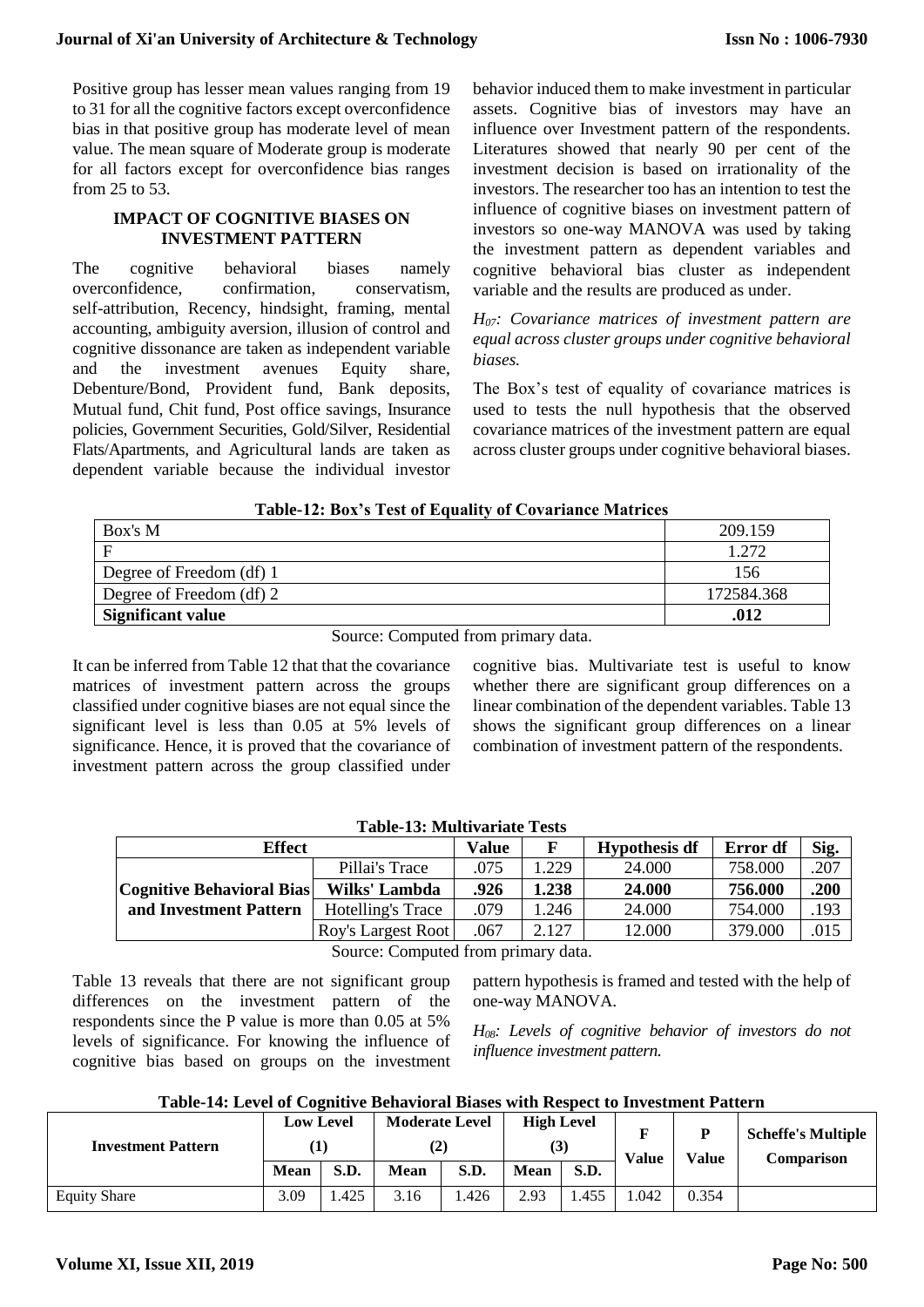| Debenture/Bond               | 2.66 | 1.138 | 2.75 | 1.221 | 2.40 | 1.250 | 3.227 | $0.041*$   |                     |
|------------------------------|------|-------|------|-------|------|-------|-------|------------|---------------------|
| Provident Fund               | 2.84 | 1.155 | 2.97 | 1.247 | 2.98 | 1.327 | .357  | 0.700      |                     |
| <b>Bank Deposits</b>         | 3.37 | 1.187 | 3.42 | 1.297 | 3.49 | 1.293 | .304  | 0.738      |                     |
| <b>Mutual Fund</b>           | 2.92 | 1.334 | 2.94 | 1.410 | 2.59 | 1.382 | 3.099 | $0.046*$   |                     |
| Chit Fund                    | 3.12 | 1.296 | 3.10 | 1.392 | 2.59 | 1.421 | 6.799 | $0.001***$ | 1 Vs. 3 and 2 Vs. 3 |
| Insurance Policies           | 3.42 | 1.349 | 3.53 | 1.231 | 3.23 | 1.423 | 1.907 | 0.150      |                     |
| Post Office Savings Schemes  | 3.12 | 1.433 | 3.30 | 1.498 | 3.03 | 1.531 | 1.163 | 0.314      |                     |
| <b>Government Securities</b> | 2.57 | 1.408 | 2.68 | 1.358 | 2.46 | 1.369 | .945  | 0.390      |                     |
| Gold/Silver                  | 3.38 | 1.095 | 3.60 | 1.241 | 3.53 | 1.324 | .715  | 0.490      |                     |
| Residential Flats/Apartments | 3.09 | 1.298 | 3.31 | 1.223 | 2.90 | 1.331 | 3.582 | $0.029*$   | $2 \text{Vs.} 3$    |
| <b>Agricultural Lands</b>    | 3.05 | 1.285 | 3.00 | 1.320 | 2.85 | 1.461 | .744  | 0.476      |                     |

Note: S.D. – Standard Deviation; \*P values Significant at 5% level; Source: Computed from primary data.

The table 14 shows the mean, standard deviation, F and P values between the cognitive behavior and investment avenues. It is interpreted that the cognitive behavior of the investors has an influence over the investment avenues of debenture/bond, mutual fund, chit fund and residential flats/apartments since the P value of debenture/bond is 0.041, mutual fund 0.046, chit fund is 0.001 and residential flats/apartments is 0.029 at 5% and 1% levels of significance. In order to know the influence of cognitive behavior on investment avenues, the Scheffe's Multiple Comparison is used and found that the investors having high level cognitive bias are differ from investors are having low and moderate level of cognitive bias as far as the chit fund investment is concerned. Investors having moderate level of cognitive bias are differ from investors having high level of cognitive behavior with respect to residential flats/apartments.

## **IMPACT OF COGNITIVE BEHAVIORAL BIASES ON INVESTMENT OBJECTIVES**

Cognitive bias of investors may have an influence over investment objectives of respondents. The researcher too has intentions to test the influence of cognitive bias on investment objectives of investors so one-way MANOVA was used by taking investment objectives as dependent variables and cognitive behavioral bias cluster as independent variable and the results are produced below.

## *H09: Covariance matrices of investment objectives are equal across cluster groups under cognitive biases.*

The Box's test of equality of covariance matrices is used to test the null hypothesis that the observed covariance matrices of the investment objectives are equal across cluster groups under cognitive biases.

| Table-15: Box's Test of Equality of Covariance Matrices |            |  |  |  |  |  |
|---------------------------------------------------------|------------|--|--|--|--|--|
| Box's M                                                 | 110.874    |  |  |  |  |  |
| E                                                       | .184       |  |  |  |  |  |
| Degree of Freedom (df) 1                                | 90         |  |  |  |  |  |
| Degree of Freedom (df) 2                                | 176809.291 |  |  |  |  |  |
| <b>Significant value</b>                                | .112       |  |  |  |  |  |

# **Table-15: Box's Test of Equality of Covariance Matrices**

Source: Computed from primary data.

It can be inferred from Table 15 that that the covariance matrices of investment objectives across the groups are classified under cognitive biases are equal since the significant level is more than 0.05 at 5% level of significance. Hence, it is proved that the covariance of investment objectives across the group could not be

classified under cognitive bias. Multivariate test is useful to know whether there are significant group differences on a linear combination of the dependent variables. Table 16 shows significant group differences on a linear combination of investment pattern of the respondents.

| <b>Table-16: Multivariate Tests</b> |                           |                           |       |                         |               |       |  |  |  |  |
|-------------------------------------|---------------------------|---------------------------|-------|-------------------------|---------------|-------|--|--|--|--|
| <b>Effect</b>                       |                           | <b>Test Value F Value</b> |       | <b>Hypothesis</b><br>df | Error<br>df   | Sig.  |  |  |  |  |
|                                     | Pillai's Trace            | .060                      | 1.303 | 18.000                  | 764.000       | 0.178 |  |  |  |  |
| <b>Cognitive Behaviour and</b>      | Wilks' Lambda             | .941                      | 1.302 | 18.000                  | 762.000       | 0.178 |  |  |  |  |
| <b>Investment Objectives</b>        | Hotelling's Trace         | .062                      | 1.301 | 18.000                  | 760.000 0.179 |       |  |  |  |  |
|                                     | <b>Roy's Largest Root</b> | .042                      | 1.798 | 9.000                   | 382.000       | 0.067 |  |  |  |  |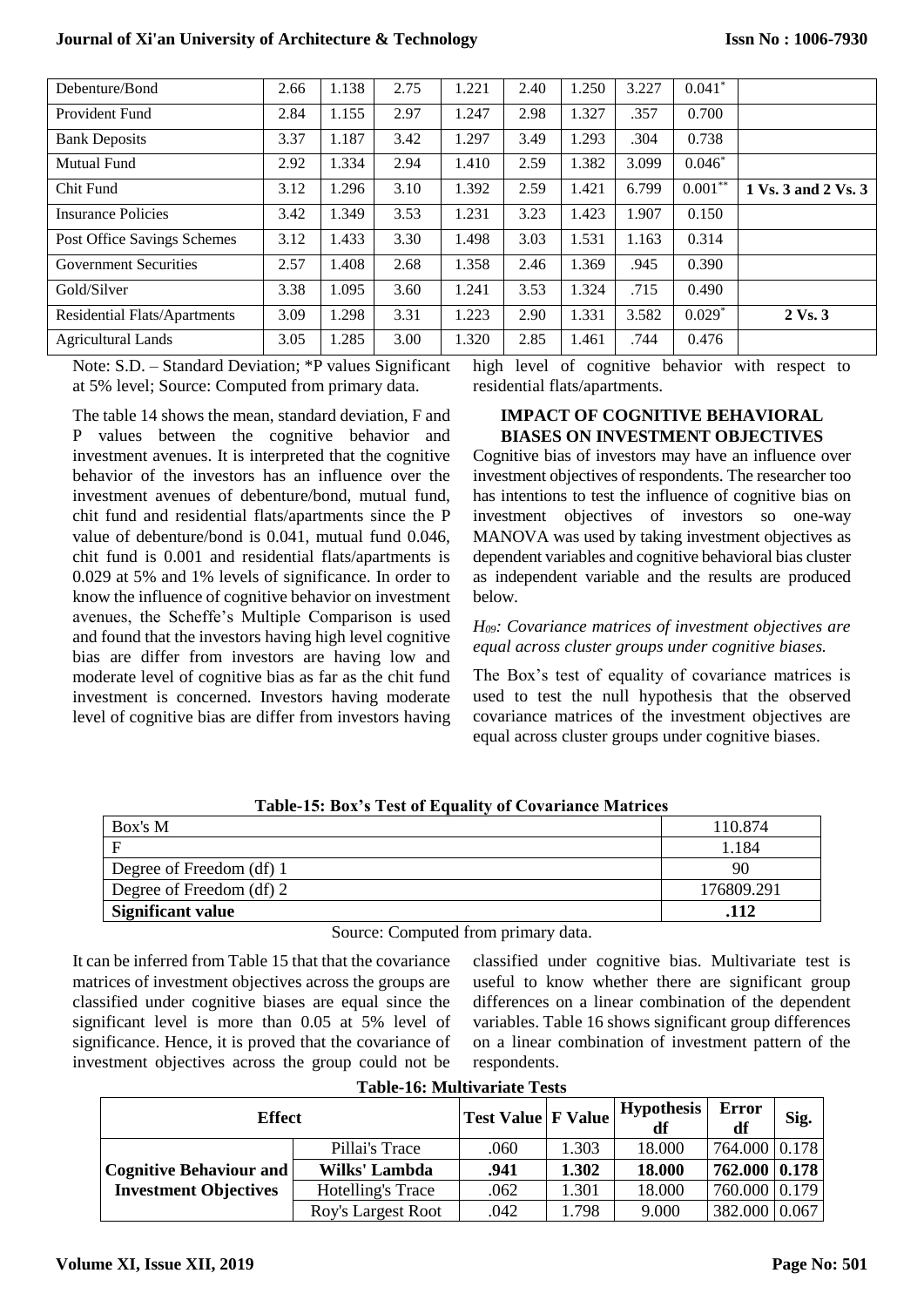# Source: Computed from primary data.

Table 16 reveals that there is not significant group differences on the investment pattern of the respondents since the P value is more than 0.05 at 5% level of significance. For knowing the influence of cognitive bias based on groups on the investment objectives hypothesis is framed and tested with the help of one-way MANOVA.

*H010: Levels of cognitive behavior of investors do not influence investment objectives.*

| <b>Investment Objectives</b> | <b>Low Level</b><br>(1) |       | <b>Moderate Level</b><br>(2) |       | <b>High Level</b><br>(3) |       | <b>F</b> Value | <b>P</b> Value |
|------------------------------|-------------------------|-------|------------------------------|-------|--------------------------|-------|----------------|----------------|
|                              | <b>Mean</b>             | S.D.  | <b>Mean</b>                  | S.D.  | <b>Mean</b>              | S.D.  |                |                |
| Safety                       | 2.75                    | 2.493 | 3.25                         | 2.837 | 3.56                     | 3.096 | 2.139          | 0.119          |
| Liquidity                    | 4.32                    | 2.186 | 5.01                         | 2.423 | 4.70                     | 2.663 | 1.776          | 0.171          |
| Profit                       | 4.26                    | 2.169 | 4.08                         | 2.246 | 3.75                     | 2.265 | 1.698          | 0.184          |
| Capital Appreciation         | 5.12                    | 2.215 | 5.01                         | 2.232 | 4.69                     | 2.058 | 1.480          | 0.229          |
| <b>Retirement Benefits</b>   | 5.63                    | 2.388 | 5.31                         | 2.312 | 5.01                     | 2.143 | 2.290          | 0.103          |
| Tax Benefits                 | 5.80                    | 2.215 | 5.54                         | 2.348 | 5.62                     | 2.213 | .316           | 0.730          |
| Regular Return               | 5.13                    | 2.537 | 5.28                         | 2.241 | 5.16                     | 2.182 | .138           | 0.871          |
| Children's Future            | 5.50                    | 2.585 | 5.48                         | 2.707 | 5.99                     | 2.452 | 1.877          | 0.154          |
| <b>Family Function</b>       | 6.62                    | 2.535 | 6.12                         | 2.737 | 6.63                     | 2.468 | 1.602          | 0.203          |

# **Table-17: Level of Cognitive Behavioral Biases with Respect to Investment Objectives**

Note: S.D. – Standard Deviation; \*P values Significant at 5% level; Source: Computed from primary data.

The table 17 shows the mean, standard deviation, F, and P values between the Cognitive behavioral bias and investment objectives of the investors. It is interpreted that the Cognitive behavioral bias of the investors has no influence on any investment objectives which means that the cognitive behavior have the similar effect with respect to the selection of investment objectives.

# **CONCLUSION AND POLICY IMPLICATION**

Investors' attitude and behaviours are interchangeably interacting in investment decision. Hence understanding the behaviour of individual investors are very essential to the financial institutions, policy makers, corporate and other intermediaries involving in financial markets to raise money. Understanding the irrationality among the investors based on different biases helpful to policy makers to create awareness about the market condition by passing information and observing activities of the investors will be helpful to spot the reason for their irrationality and take every steps to reduce irrationality hence the cash flow into capital as well as money market will consistently flow with less volatility that leads to economic development of the industries and countries. Therefore, the study suggested that the household investors preferred investing in gold/silver and bank deposits to equity and other financial securities. Proper awareness may be created through regulatory bodies thereby informing the investors and make them capable of taking decisions in their own by taking industrial and company analysis that increases rationality among the investors. Investors should check the authenticity of any information before taking decision based off of the information in order to avoid herd behaviour. Policy makers and intermediaries involved in trading of assets

may conduct workshops periodically in which they may invite experts from psychology who may be of help to develop the cognitive thinking of the investors, resulting in reduced cognitive biases. Periodical Review meeting may be conducted by regulatory bodies and in that, investors in different securities and intermediaries may be invited to express their views about different investments and reasons for non-attainment of investment objectives if any, and the sources selected by them while selecting securities. This meet will help the investors to spot their weakness in their portfolio decision and leading the investors towards optimum portfolio selection.

# **REFERENCE**

- 1. Glaser, Markus, & Weber, Martin, "*Overconfidence and Trading Volume*", Geneva Risk and Insurance Review 2007; 32(1): 1-36.
- 2. Grinblatt, Mark, & Keloharju, Matti, "Sensation Seeking, Overconfidence, and Trading Activity", The Journal of Finance 2006; 64(2):552.
- 3. Jones, Martin, & Sugden, Robert, "*Positive Confirmation Bias in the Acquisition of Information*", Theory and Decision 2001; 50: 59-60.
- 4. Kulkarni, Mugdha S., "*Behavioural Finance an Impact of Investors Unpredictable Behaviour on Stock Market*", Tactful Management Research Journal 2010; 10: 38-42.
- 5. Kungu, Brenda Wanjiru, "The Effect of Cognitive Biases on Individual Investment Decisions at the Nairobi Securities Exchange", Master Thesis, University of Nairobi 2010: 1-60.